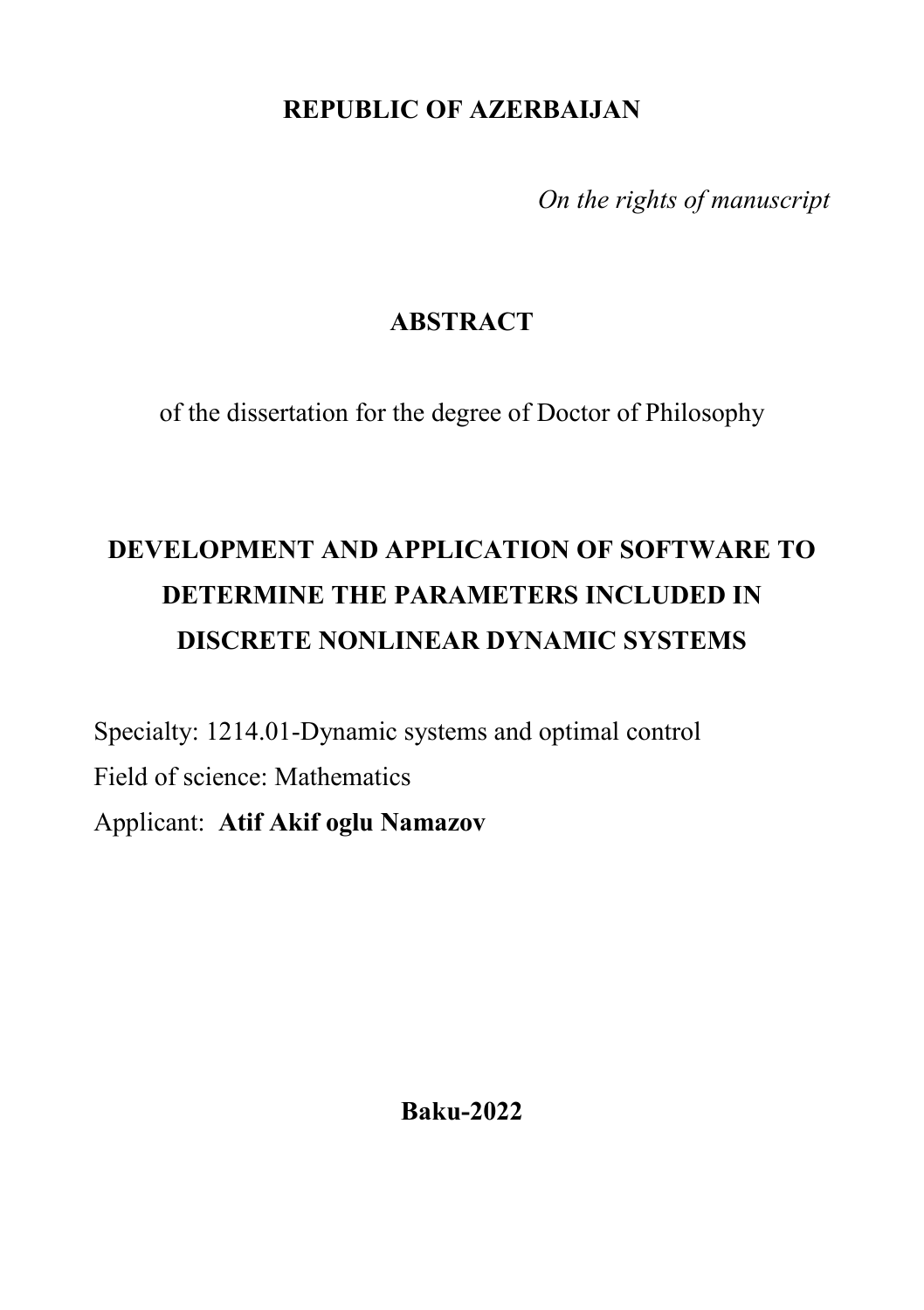The work was performed at the Scientific Research Institute of Applied Mathematics of Baku State University. Scientific supervisor:

 $\alpha$  according  $\alpha$  and  $\alpha$  and  $\alpha$  phys. -math. sc., prof. phys.-math. sc., prof. phys.-math. sc., prof. phys.-math. sc., prof. phys.-math. sc., phys.-math. sc., phys.-math. sc., phys.-math. sc., phys.-math. sc., phys.

academician of ANAS, doc. of phys.-math. sc., prof.<br>**Fikret Ahmedali oglu Aliev** 

Official opponents: doctor of sciences in math., assoc. prof.

#### **Shakir Shykhy oglu Yusubov**

doctor of sciences in math., assoc. prof.

#### **İlgar Gurbat oglu Mamedov**

cand. of phys.-math. sc., assoc. prof.

#### **Rashad Siraj oglu Mamedov**

Dissertation council ED 1.04 of Supreme Attestation Commission under the President of the Republic of Azerbaijan operating at the Institute of Mathematics and Mechanics of the National Academy of Sciences of Azerbaijan.

Chairman of the Dissertation council:

corr.-member of the NASA, doctor of phys.-math. sc., prof.

\_\_\_\_\_\_\_\_\_\_\_\_\_\_\_ **Misir Jumail oglu Mardanov**

Scientific secretary of the Dissertation council:<br>candidate of phys.-math. sc.

candidate of phys.-math. sc.

\_\_\_\_\_\_\_\_\_\_\_\_\_\_\_ **Abdurrahim Farman oglu Guliyev**

Chairman of the scientific seminar:

Chairman of the scientific seminar:

Hamlet Farman oglu Guliyev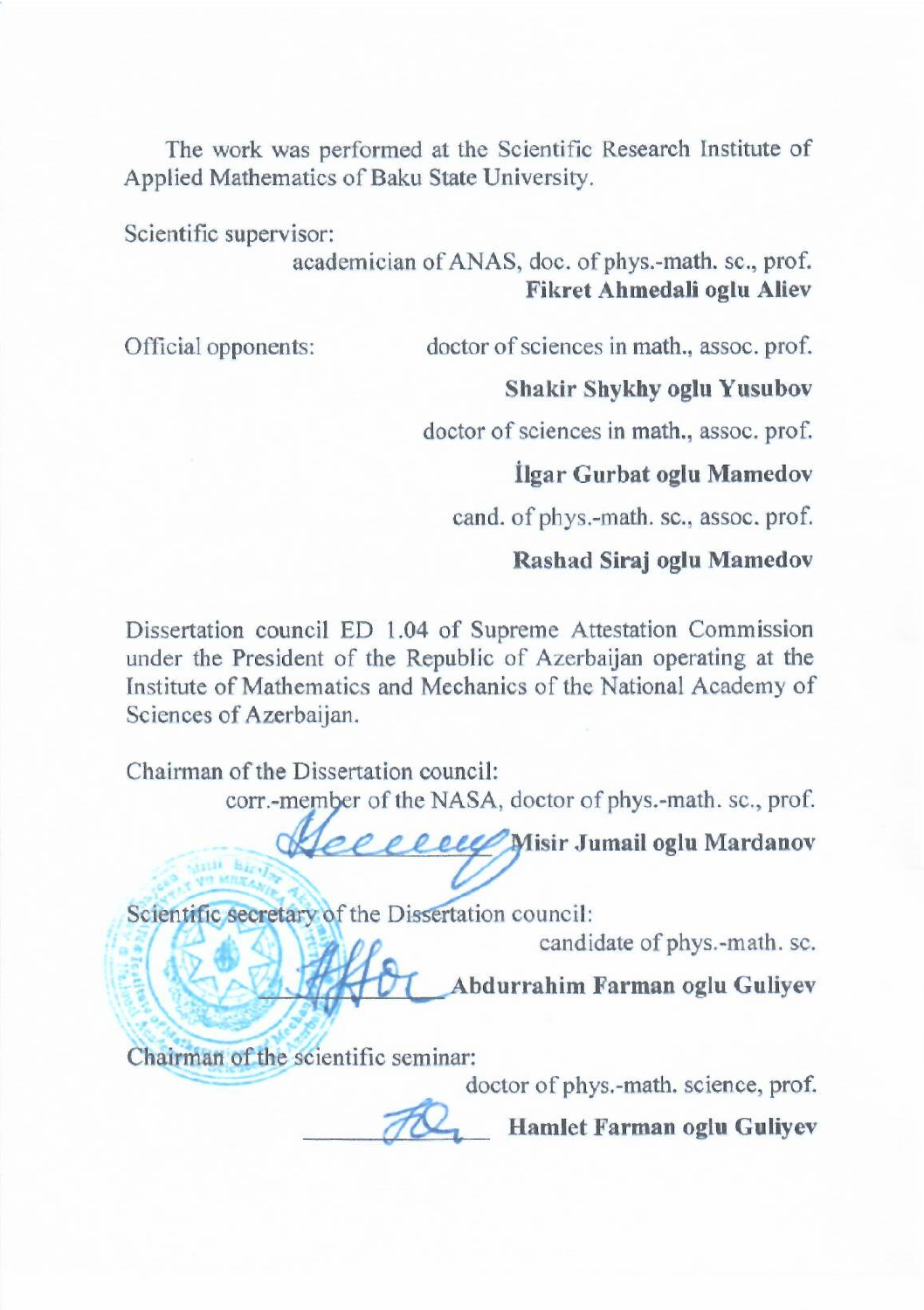## **GENERAL CHARACTERISTICS OF THE WORK**

#### **Rationale and development degree of the theme.**

When operating oil wells, we can show that when using gaslift method in order to determine optimal mode the program trajectories are built. Though the gas lift method was offered at the late XX century by the Nobel brothers, so far the mathematical model of gas-lift model has not been perfectly developed. V.I.Shurov, A.Mirzajanzade, G.O.Eikrem and other authors have a number of studies in this field. In these research works mainly some technical problems are studied, but in Eikrem's works the fluid motion is identified by the motion of material point and various problems are considered. Since this identification is not very reasonable, there are shortcomings in finding the optimal mode in the problem and in stabilization problems. From this point of view, for the first time F.A.Aliyev, M.Kh.Ilyasov and M.A.Jamalbeyov in their research works have given a perfect mathematical model that characterizes the motion of fluid-gas mixture during gas-lift process. Afterwards, F.A.Aliyev, M.Kh.Ilyasov and N.V.Nuriyev have reduced the solution of some problems corresponding to this model to the solution of a linear quadratic optimal control problem.

**Object and subject of the research**: The object of the research work is to solve identification from by means of gaslift method in oil production. In discrete dynamic systems, in oil production, for the first time the hydraulic resistance factor is determined by the fractional differential equations, calculations for solving appropriate practical problems are carried out in a computer and the advantage of this method compared to known models was affirmed.

**Objectives of the research**. The object of the dissertation work consists of development of the methods for determining hydraulic resistance factor in lifting pipe in creation of automatic control systems for oil recovery in oil industry, description of a new model of motion of plunger in rod pumping units by fractional order oscillatory systems, determination of order of fraction, construction of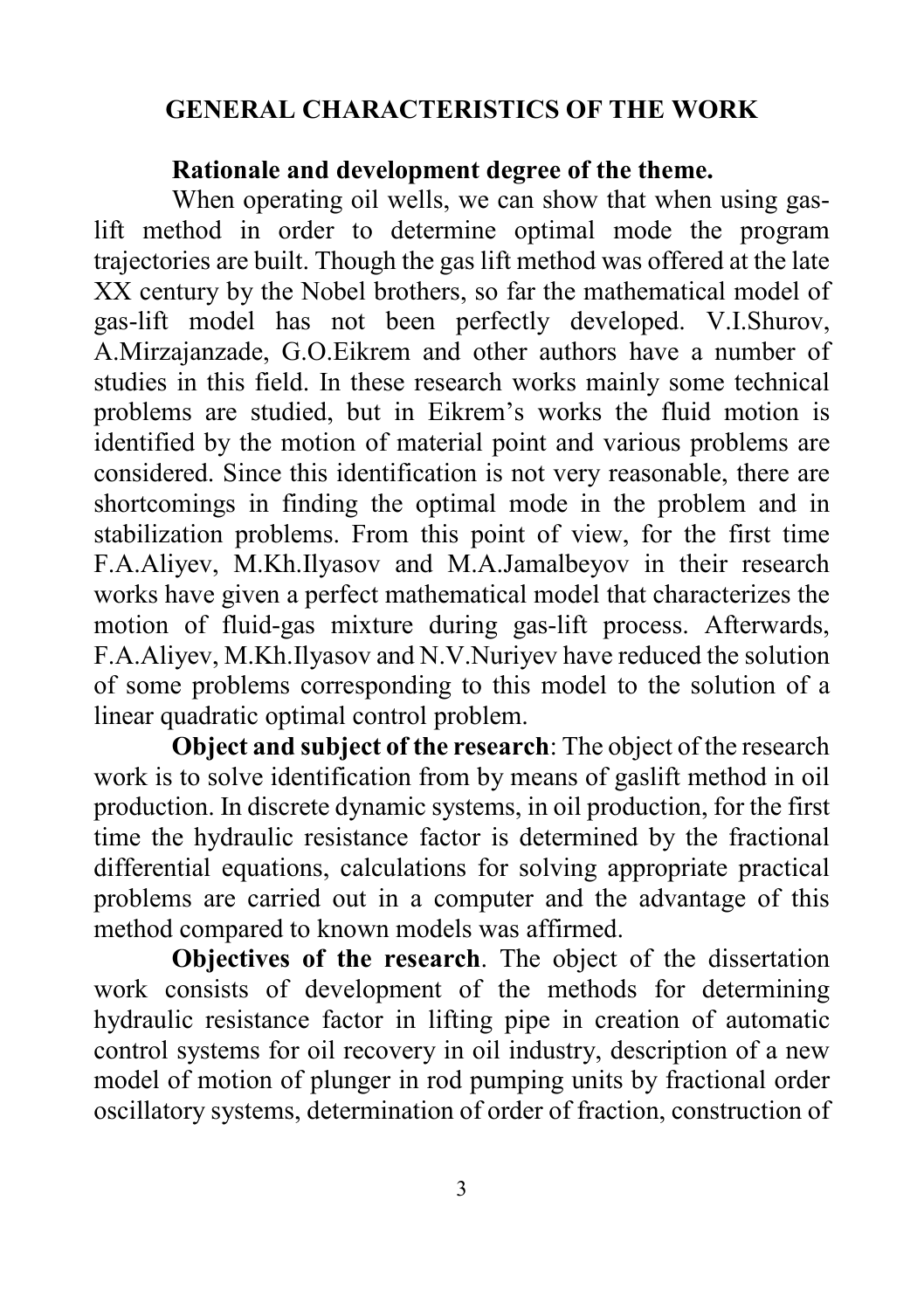the discrete Rosser model in the spatial case, and determination of the hydraulic resistance factor in the spatial case by its means.

**Research methods**. In the dissertation work, partial equations, discrete transformations, approximate differential equations, discrete transformations, approximate calculation methods, modern programming and MATLAB program packets were used.

## **Main hypotheses to be defended.**

1. Appropriate identification problem for determining constant indefinite parameters in the domain of definition of dynamic systems was solved and an asymptotic method in the case when small parameters are contained in the system was offered.

2. A method to define the hydraulic resistance factor in all the parts of pumping -compressor pipe in oil production was given.

3. When the domain of definition is divided into appropriate parts, a method to determine the hydraulic resistance factor in one of these parts in oil production was given.

4. In the case when the well depth in oil production is rather large, for the first time accepting the inverse of the distance as a small parameter, an asymptotic method to determine the hydraulic resistance factor in all the parts of pumping-compressor pipe, was offered.

5. For the first time, an identification method for finding fractional order derivative of the oscillatory system written by fractional differential equations (the motion of a plunger in rod-pumping units) by means of statistical data and appropriate algorithm was worked out. 6. In the case when the mass of the oscillatory system is rather large (this case appears when the plunger is filled with oil), the inverse of that mass is accepted as a small parameter and simple asymptotic method for defining the fractional order, is offered.

7. For the first time, the discrete Rosser model in suggested in the spatial form of the gas-lift method and an algorithm for calculating the hydraulic resistance factor, is given.

## **Scientific novelty of research:**

1. A new effective method in the lifting pipe is suggested for finding the hydraulic resistance factor.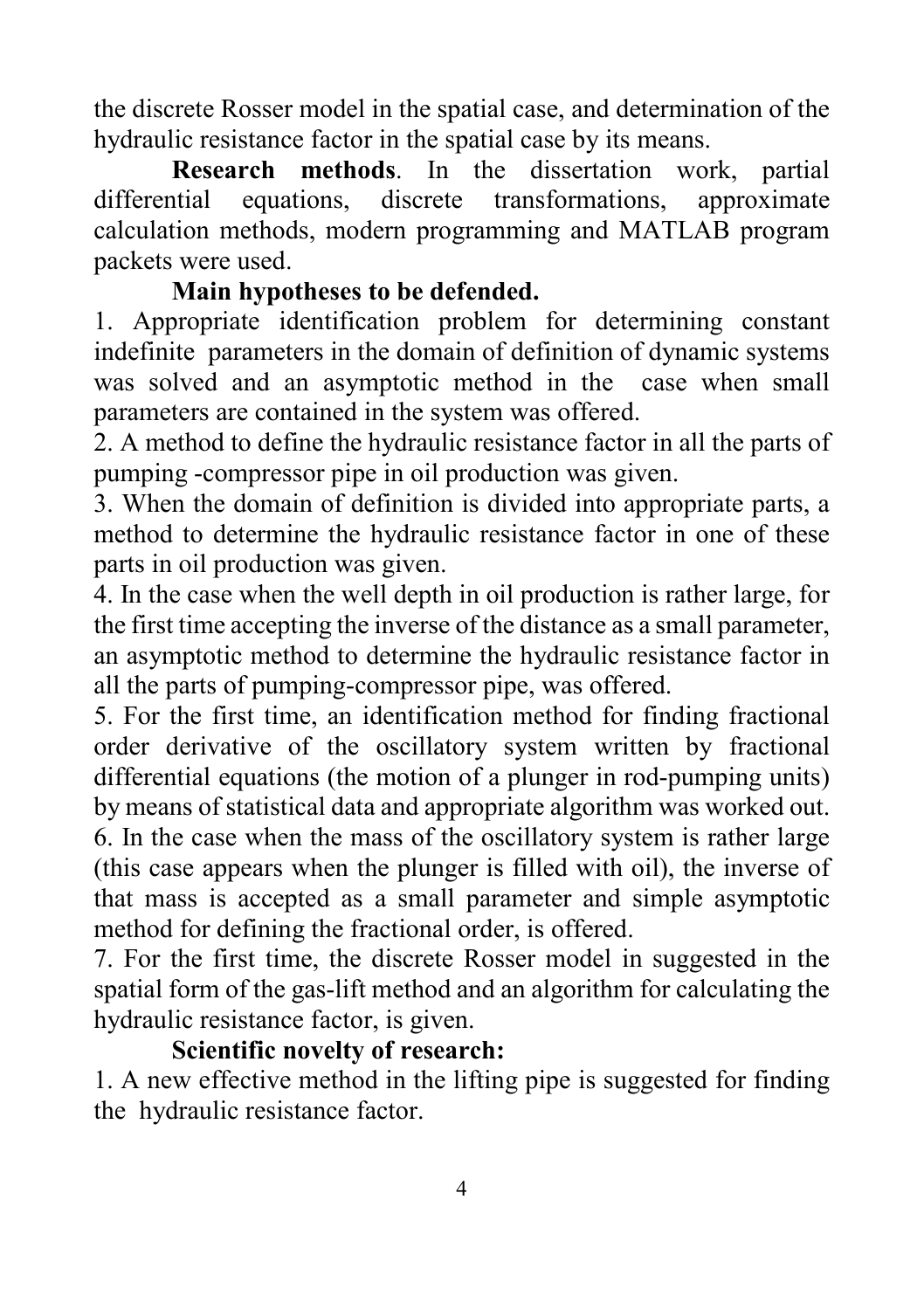2. In the case when the lifting pipe is rather large an algorithm for determining the hydraulic resistance factor in different parts, is suggested.

3. In the case when the load is large enough, its inverse is accepted as a small parameter and an asymptotic method is given to determine its fractional order.

4. In oil production process in rod-pumping units, the motion of liquid damper object is written by fractional order differential equations and an inverse problem to define the fractions order is solved.

5. A discrete Rosser model is structured for the gas-lift process and the hydraulic resistance factor is found.

**Theoretical and practical importance of the research.** The obtained necessary results can be used in studying similar problems, in obtaining more general scientific results. The worked out methods and algorithms are considered to be applied in specific practical problems, including optimal operation problems of oil wells.

**Approbation and application**. The main results of the dissertation work were reported in the seminars of the Institute of Applied Mathematics of BSU, in the seminars of the departments of "Fluid and gas mechanics" and "Equations of Mathematical Physics" of Institute Mathematics and Mechanics of ANAS and at the following scientific conferences: "Control and optimization with industrial applications" the V International conference COIA-2015 (Baku 2015), the XXI Republican Scientific conference of young doctoral students and researches (Baku 2017), the VI International conference "Control and optimization with industrial applications" COIA-2018 (Baku 2018), Azerbaijan and Turkey University: education, science, technology. Proceed. of the I International scientific practical conference (Baku 2019), the VII International conference "Control and optimization with industrial applications" COIA-2020 (Baku 2020).

**Applicant's personal contribution.** All the scientific results obtained of the dissertation is the result of the authors activity and direction of the idea of the supervisor and application of the problem statement to specific research object.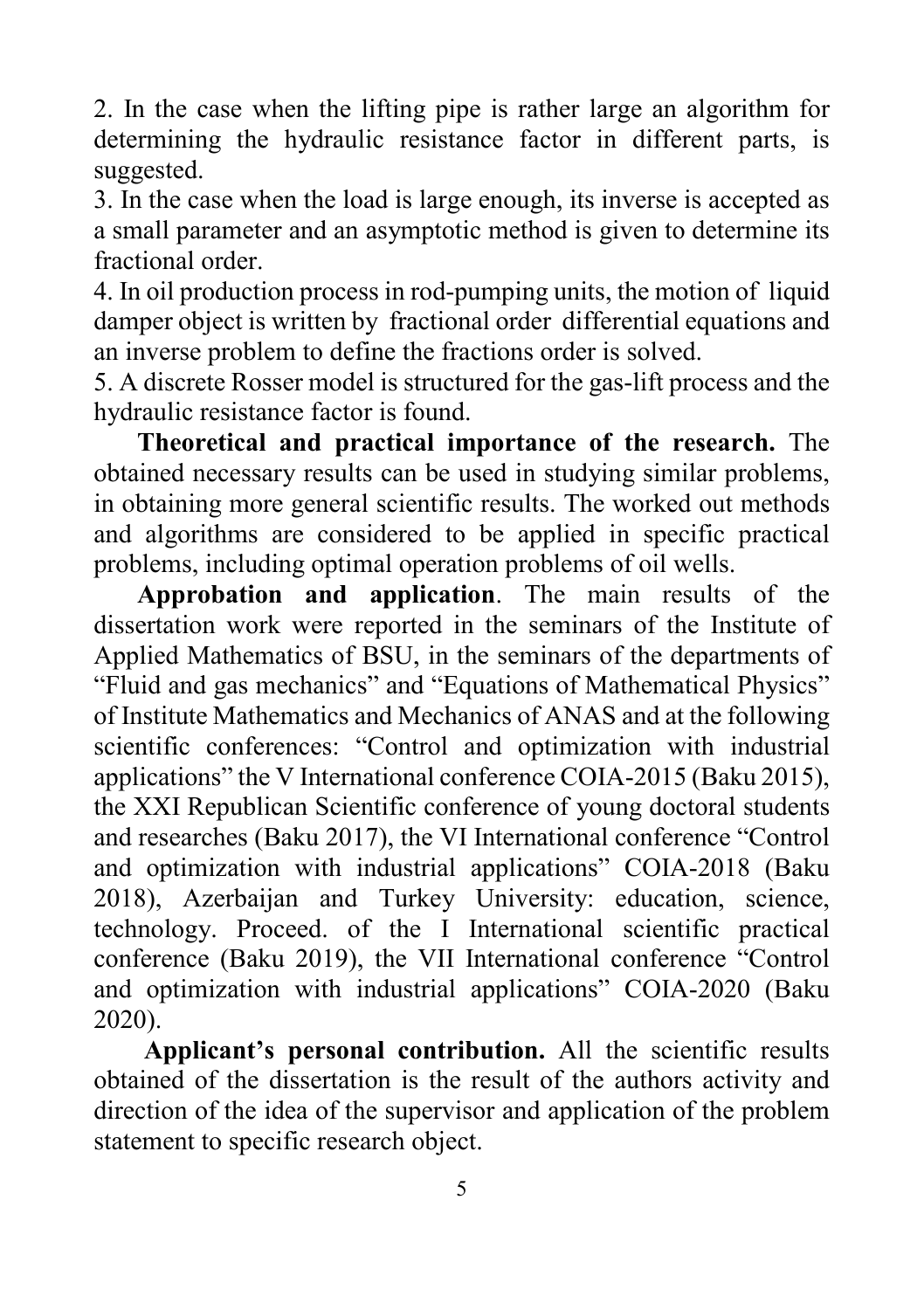**Author's publications.** On the topic of the dissertation work authors 19 scientific papers were published, including 17 papers, 2 conference materials. The total number of Web of Science index scientific publications is 9.

**The name of the organization where the dissertation work was performed**. The work was performed at the Scientific Research Institute of Applied Mathematics of Baku State University.

**Structure and volume of the dissertation (in signs, indicating the volume of each structural subsection separately)** The total volume of the dissertation work consists of 208077 signs (title page - 387, table of contents 2554, introduction  $-47136$  signs, chapter I – 72000 signs, chapter  $II - 50000$  signs, chapter  $III - 36000$  signs). The dissertation work consists of introduction, 3 chapters, conclusion, a list of references with 81 names. The dissertation work contains 122 page text, 3 figures and 1 table.

#### **THE CONTENT OF THE DISSERTATION**

In the **introduction** the rationale of the work is justified and other studies in this field are analyzed.

In chapter **I** an identification problem to determine the parameters of a nonlinear dynamic system in the discrete case is considered.

In **1.1** at first the equation of motion of the object is described by the system of nonlinear difference equations:

$$
y(i+1) = f(y(i), \alpha)
$$
 (1)

$$
y_j(0) = y_{0j}, \quad j = \overline{1,M}
$$
 (2)

It is clear that the solution of the problem (1)-(2) depends on the vector parameter  $\alpha$ . The problem is to define such a vector  $\alpha$ that the solution of the Cauchy problem  $(1)-(2)$  satisfies the condition

$$
y_j(N) = y_{Nj}, \quad j = \overline{1, M} \tag{3}
$$

Therefore, for solving the problem  $(1)-(3)$  we use the quasilinearization method, linearize the equation (1) and get

$$
y^{k}(i+1) = A(y^{k-1}(i), \alpha^{k-1})y^{k}(i) + B(y^{k-1}(i), \alpha^{k-1})\alpha^{k} +
$$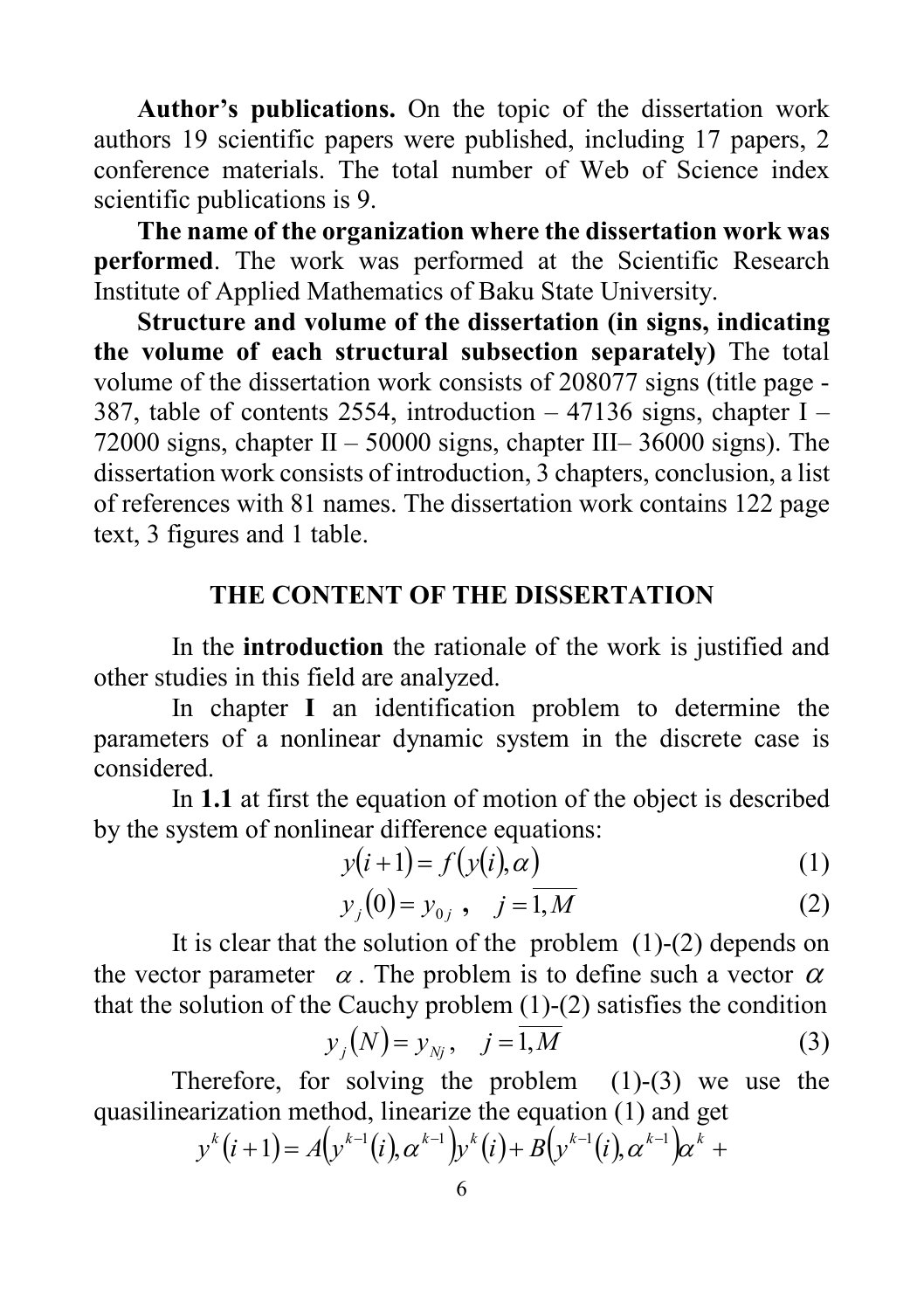$$
+ C\Big(y^{k-1}(i), \alpha^{k-1}\Big), \quad i = \overline{0, N-1} \ . \tag{4}
$$

From (4) the solution of  $y^{k}(N)$  can be written as follows:

$$
y^{k}(N) = \Phi^{k-1}(i)y^{k}(0) + \Phi_1^{k-1}(i)\alpha^{k} + \Phi_2^{k-1}(i).
$$
 (5)

Then for the  $k$  –th iteration we build the following quadratic functional:

$$
I^{k} = \sum_{s=1}^{n} \left( y_{s}^{k}(N) - y_{Ns}^{k} \right)^{T} A \left( y_{s}^{k}(N) - y_{Ns}^{k} \right), \tag{6}
$$

After taking into account the expression (5) in the functional (6) we calculate the gradient of the functional with respect to the parameter  $\alpha^k$  equate it to zero and for the parameter  $\alpha^k$  we get the following expression:

$$
\alpha^{k} = -\frac{1}{2} \sum_{s=1}^{n} (\Phi_{1s}^{k-1} A \Phi_{1s}^{k-1})^{-1} (\nu_{s}^{k} (0) \Phi_{s}^{k-1} A \Phi_{1s}^{k-1} + \Phi_{1s}^{k-1} A \Phi_{1s}^{k-1} A \Phi_{1s}^{k-1})
$$
  
+  $\Phi_{1s}^{k-1} A \Phi_{s}^{k-1} \nu_{s}^{k} (0) + \Phi_{1s}^{k-1} A \Phi_{2s}^{k-1} - \Phi_{1s}^{k-1} \nu_{Ns}^{k} A \Phi_{1s}^{k-1}$   
-,  $\nu_{Ns}^{k} \Phi_{1s}^{k-1}$  (7)

here it is assumed that  $\left(\!\Phi_{\scriptscriptstyle{1s}}^{\scriptscriptstyle{k-1}} A \Phi_{\scriptscriptstyle{1s}}^{\scriptscriptstyle{k-1}}\right)^{\!\!-1}$ 1  $\left(\!\Phi_{\scriptscriptstyle 1s}^{{\scriptscriptstyle k}-1} A \Phi_{\scriptscriptstyle 1s}^{{\scriptscriptstyle k}-1}\right)^{\!\!\!-1}$  $_{1s}^{k-1} A \Phi_{1s}^{k-1}$ <sup>-1</sup> exists.

**Theorem 1.** Assume that the parameter  $\alpha^k$  is determined by the formula (7) the function  $y^{k}(i)$  is determined by the relation (4) and  $\lim_{k \to \infty} \alpha^k = \alpha$ ,  $\lim_{k \to \infty} y^k(i) = y(i)$  $\lim_{k \to \infty} \alpha^k = \alpha$ ,  $\lim_{k \to \infty} y^k(i) = y(i)$  is valid. Then for the parameter  $\alpha$  the function  $y(i)$  is the solution of the problem (1)-(2) satisfying the condition (3).

In **1.2** the motion of the object is given by the following system of nonlinear-difference equations

$$
y(i+1) = f(y(i), \alpha, \varepsilon), i = \overline{1, N-1}
$$
(8)

and by the certain initial and final values

$$
y_j(0) = y_{0j}, j = \overline{1,M},
$$
\n(9)

$$
y_j(N) = y_{Nj}.
$$
 (10)

of *n*-dimensional phase vector  $y(x)$ . Here  $\varepsilon$  is a small parameter.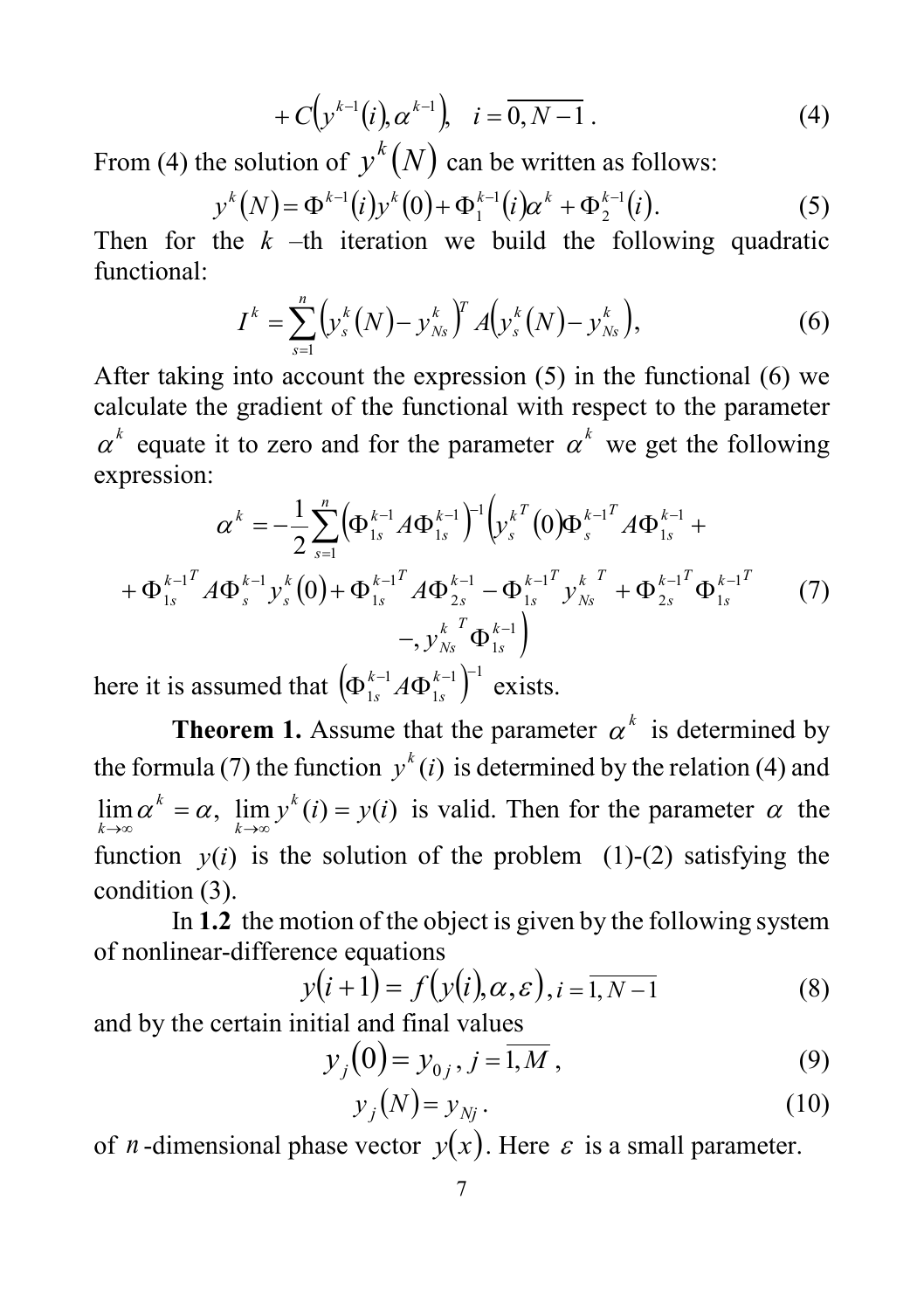The problem consists of defining such a vector  $\alpha$  from the equation (8) that the solutions of this equation under the given initial conditions (9) of this equation be maximum close to the statistic data.

For the solution of the problem  $(8)-(10)$  we use the quasilinearization method and linearize the equation (8):

$$
y^{k}(i+1) = (A_{0}(y^{k-1}(i), \alpha^{k-1}) + \varepsilon A_{1}(y^{k-1}(i), \alpha^{k-1}))y^{k}(i) +
$$
  
+ 
$$
(B_{0}(y^{k-1}(i), \alpha^{k-1}) + \varepsilon B_{1}(y^{k-1}(i), \alpha^{k-1}))\alpha^{k} +
$$
  
+ 
$$
(C_{0}(y^{k-1}(i), \alpha^{k-1}) + \varepsilon C_{1}(y^{k-1}(i), \alpha^{k-1}))
$$
 (11)

According to the mathematical induction method, for the expression  $y^{k}(N)$  we obtain the following expression:

$$
y^{k}(N) = \left(\Phi_0^{0^{k-1}} + \varepsilon \Phi_0^{1^{k-1}}\right) y^{k}(0) + \left(\Phi_1^{0^{k-1}} + \varepsilon \Phi_1^{1^{k-1}}\right) z^{k} + \left(\Phi_2^{0^{k-1}} + \varepsilon \Phi_2^{1^{k-1}}\right)
$$
\n(12)

For the solution of the problem (8)-(10) we build the following quadratic functional:

$$
I^{\kappa} = \sum_{s=1}^{n} \left( y_s^k(N) - y_{sN}^k \right)^T A \left( y_s^k(N) - y_{sN}^k \right) \tag{13}
$$

Considering the expression (12) in the functional (13) we calculate the gradient of the functional with respect to the parameter  $\alpha^k$ . Then, introducing the expansion  $\alpha^k \approx \alpha_0^k + \varepsilon \alpha_1^k + ...$  of the parameter  $\alpha^k$ , taking this expansion into account in the expression of the gradient and equating to zero, to determine the parameters  $\alpha_0^k$  and  $\alpha_1^k$  we obtain the following algebraic equations:

$$
\sum_{s=1}^{n} \left[ \Phi_{1s}^{0} \right]_{s}^{k-1} A \Phi_{0s}^{0} \Big| y_{s}^{k} (0) - \Phi_{1s}^{0} \Big|_{s}^{k-1} A y_{Ns}^{k} + \Phi_{1s}^{0} \Big|_{s}^{k-1} A \Phi_{2s}^{0} \Big|^{k-1} + \Phi_{1s}^{0} \Big| A \Phi_{1s}^{0} \Big|^{k-1} A \Phi_{1s}^{0} \Big|^{k-1} A \Phi_{1s}^{0} \Big|^{k-1} \Big| \Phi_{1s}^{0} \Big|^{k-1} A \Phi_{0s}^{0} \Big|^{k-1} y_{s}^{k} (0) + \Phi_{1s}^{0} \Big|^{k-1} A \Phi_{0s}^{1} \Big| y_{s}^{k} (0) + \Phi_{1s}^{0} \Big|^{k-1} A \Phi_{0s}^{1} \Big| y_{s}^{k} (0) + \Phi_{1s}^{0} \Big|^{k-1} A \Phi_{0s}^{1} \Big|^{k-1} y_{s}^{k} (0) + \Phi_{1s}^{0} \Big|^{k-1} A \Phi_{0s}^{1} \Big|^{k-1} y_{s}^{k} (0) + \Phi_{1s}^{0} \Big|^{k-1} A \Phi_{0s}^{1} \Big|^{k-1} y_{s}^{k} (0) + \Phi_{1s}^{0} \Big|^{k-1} A \Phi_{0s}^{1} \Big|^{k-1} A \Phi_{0s}^{0} \Big|^{k-1} \Big|^{k-1} A \Phi_{0s}^{0} \Big|^{k-1} \Big|^{k-1} A \Phi_{0s}^{0} \Big|^{k-1} \Big|^{k-1} A \Phi_{0s}^{0} \Big|^{k-1} \Big|^{k-1} A \Phi_{0s}^{0} \Big|^{k-1} \Big|^{k-1} A \Phi_{0s}^{0} \Big|^{k-1} \Big|^{k-1} A \Phi_{0s}^{0} \Big|^{k-1} \Big|^{k-1} A \Phi_{0s}^{0} \Big|^{k-1} \Big|^{k-1} A \Phi_{0s}^{0} \Big|^{k-1} \Big|^{k-1} A \Phi_{0s}^{0} \Big|^{k-1} \Big|^{k-1} A \Phi_{0
$$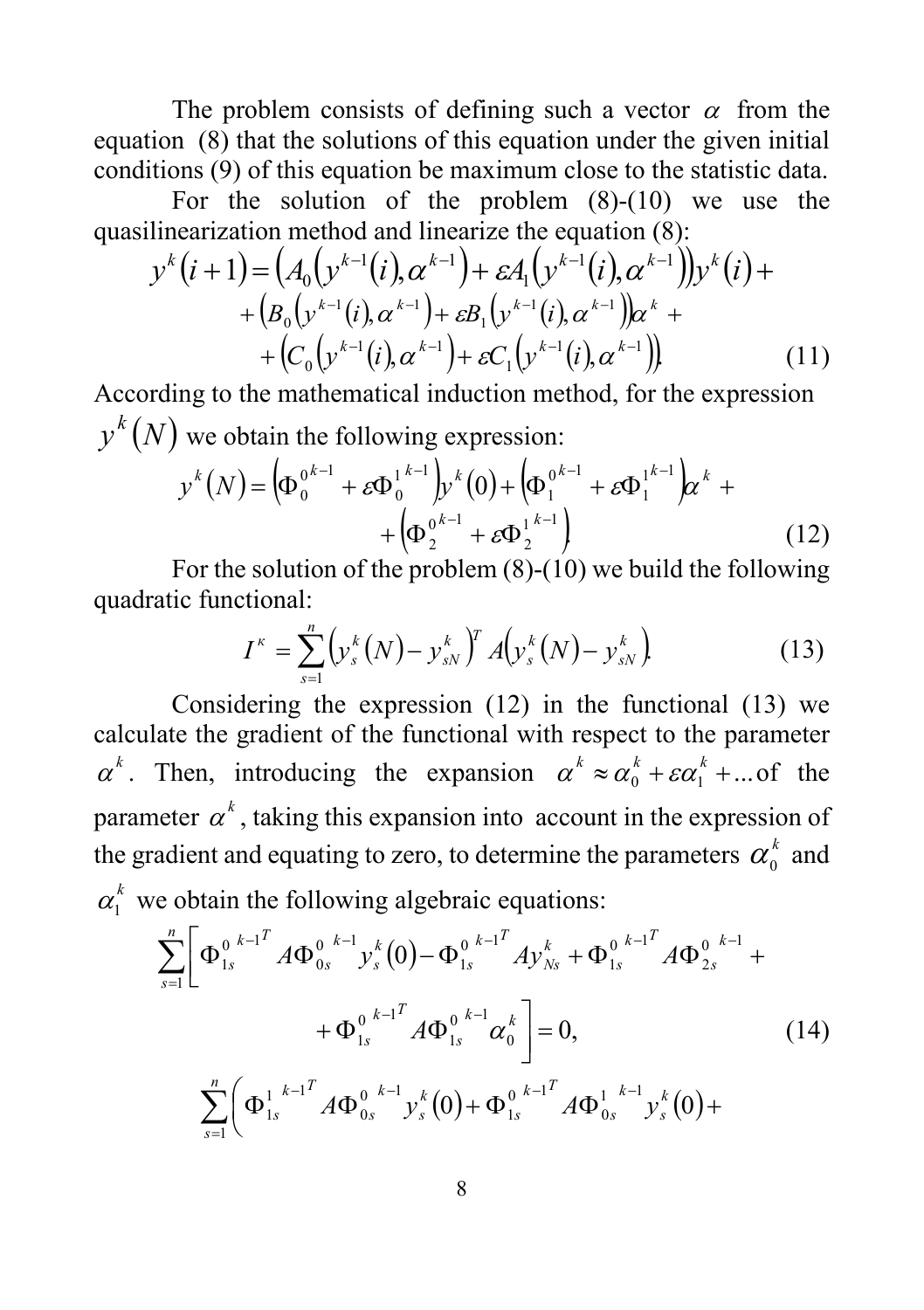$$
+\Phi_{1s}^{1^{k-1}}A\Phi_{2s}^{0^{k-1}} + \Phi_{2s}^{1^{k-1}}A\Phi_{1s}^{0^{k-1}} + 2\Phi_{1s}^{0^{k-1}}A\Phi_{1s}^{1^{k-1}}\alpha_{0}^{k} ++ \left(\Phi_{1s}^{0^{k-1}}A\Phi_{1s}^{0^{k-1}}\varepsilon + 2\Phi_{1s}^{0^{k-1}}A\Phi_{1s}^{0^{k-1}}\right)\alpha_{1}^{k} = 0.
$$
 (15)

So, taking into account the expressions (16) and (17) in the expression  $\alpha^k \approx \alpha_0^k + \varepsilon \alpha_1^k$ , we determine the parameter  $\alpha^k$ .

**Theorem 2.** Assume that the parameters  $\alpha_0^k$  and  $\alpha_1^k$  were determined by the formulas (14), (15). For  $\alpha^k = \alpha_0^k + \varepsilon \alpha_1^k$  and small values of  $\varepsilon$  the function  $y^k(i)$  is found from the relation (11). If  $\lim_{k \to \infty} \alpha^k = \alpha$ ,  $\lim_{k \to \infty} y^k(i) = y(i)$ *k*  $\lim_{k \to \infty} \alpha^k = \alpha$ ,  $\lim_{k \to \infty} y^k(i) = y(i)$ , then for the parameter  $\alpha$  the function  $y(i)$  is the solution of the problem (8)-(9) satisfying the condition (10).

In **1.3,** the motion of gas and gas-liquid mixture in the gas and gas-lifting pipe in annular space during the gas-lift process, is described by the system of two nonlinear first order ordinary differential equations:

$$
\begin{cases}\n\dot{Q}_i = \frac{2a_i(\lambda_c)\rho_i F_i Q_i^2}{c_i^2 \rho_i^2 F_i^2 - Q_i^2}, & Q(0) = u, \\
\dot{P}_i = \frac{2a_i c_i^2 \rho_i^2 F_i^2 Q_i^2}{c_i^2 \rho_i^2 F_i^2 - Q_i^2}, & P(0) = P_0, i = 1, 2.\n\end{cases}
$$
\n(16)

Here, since the first equation of the system (16) is independent of the second equation, we can solve the first equation by the method of separation of variables.

Now the nonlinear difference equations corresponding to the first equation of the system (16) as follows:

$$
Q(i+1) = Q(i) + h \frac{2a_1 \rho_1 F_1 Q^2(i)}{c_1^2 \rho_1^2 F_1^2 - Q^2(i)}, 0 \le i \le N - 1,
$$
\n(17)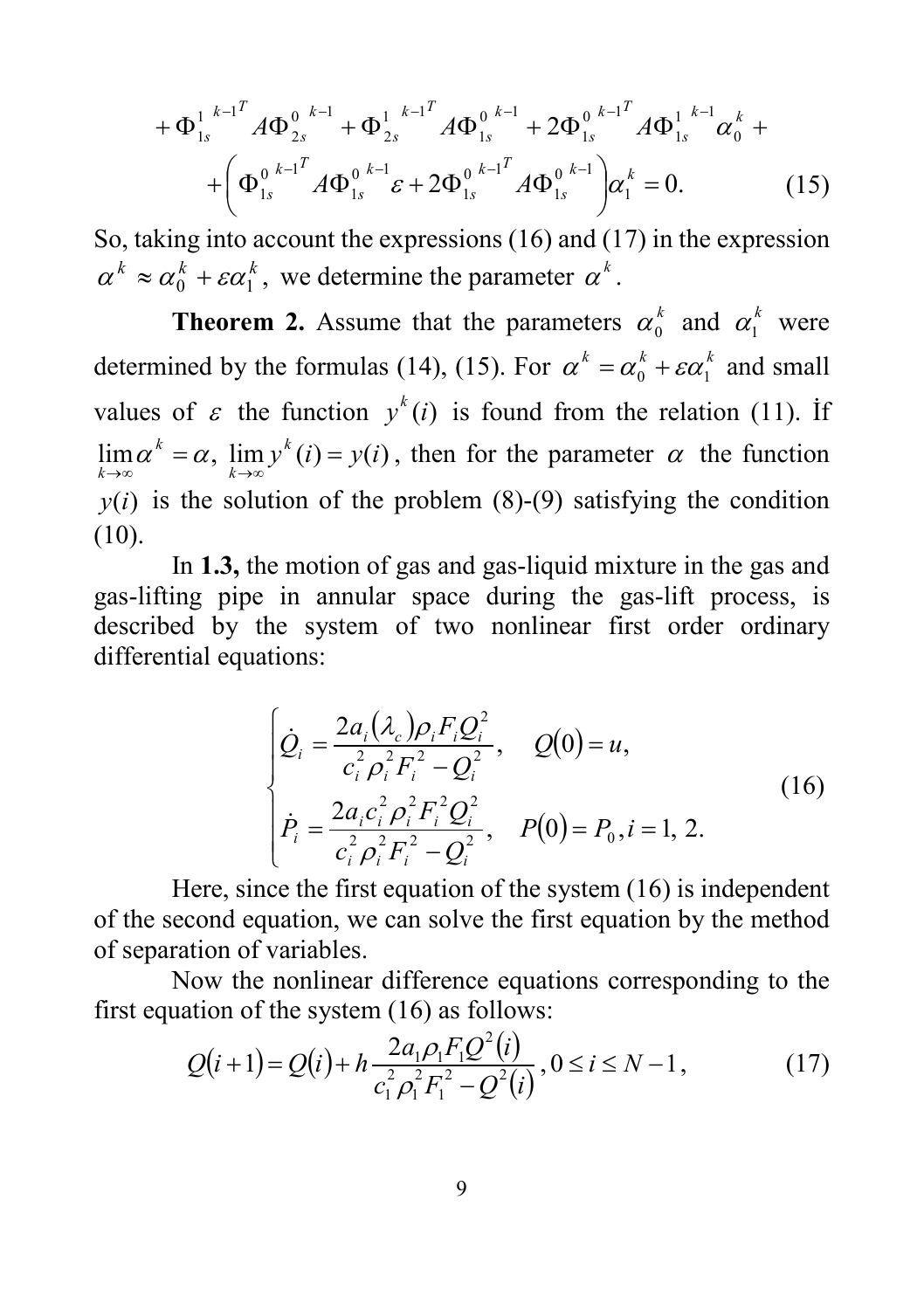$$
Q(i+1) = Q(i) + h \frac{2a_2 \rho_2 F_2 Q^2(i)}{c_2^2 \rho_2^2 F_2^2 - Q^2(i)}
$$
(18)

$$
Q(0) = u.\t\t(19)
$$

At the point *N* the equations (17) and (18) are interconnected by the following conditions:

$$
Q(N+1) = \gamma Q(N) + \left(-\delta_3(Q(N) - \delta_2)^2 + \delta_1\right)\overline{Q},\tag{20}
$$

Assume that any nominal trajectory  $Q^0(i)$ , the parameter  $a^0$ were selected. Suppose that the  $(k-1)$  iteration has already been condusted. Linearizing the equations (17), (18) around these data to within the order  $(Q - Q^0, a - a^0)$  we obtain :

$$
Q^{k}(i+1) = A_{1}(Q^{k-1}(i), a^{k-1})Q^{k}(i) + B_{1}(Q^{k-1}(i), a^{k-1})a^{k}(i) + C_{1}(Q^{k-1}(i), a^{k-1}) , \quad 0 \leq i \leq N-1,
$$
\n
$$
Q^{k}(i+1) = A_{2}(Q^{k-1}(i), a^{k-1})Q^{k}(i) + B_{2}(Q^{k-1}(i), a^{k-1})a^{k}(i) + C_{2}(Q^{k-1}(i), a^{k-1}) , \quad N \leq i \leq 2N-1,
$$
\n(22)

We can write the equations at the ends of the intervals  $0 \le i \le N-1$ ,  $N \le i \le 2N-1$  as follows:

$$
Q^{k}(N) = \Phi_{1}^{k-1} Q^{k}(0) + \Phi_{11}^{k-1} a^{k} + \Phi_{21}^{k-1},
$$
  
\n
$$
Q^{k}(2N) = \Phi_{2}^{k-1} Q^{k}(N+1) + \Phi_{12}^{k-1} a^{k} + \Phi_{22}^{k-1},
$$
\n(23)

Assume that certain statistical data, i.e.  $\widetilde{Q}_s(0)$  (gas volume at the well-mouth and  $\widetilde{Q}_s(2N)$  (volume (debit) of gas-liquid mixture at the well bottom) are known, *s* is the number of statistical observations. Let us construct the following quadratic functional for the *k*-th iteration:

$$
I^k = \sum_{s=1}^n \left[ Q_s^k(2N) - \widetilde{Q}_s^k(2N) \right]^2.
$$
 (24)

Then, considering the expression (23) in the functional (24) calculating the gradient of the obtained functional and equating to zero, we obtain: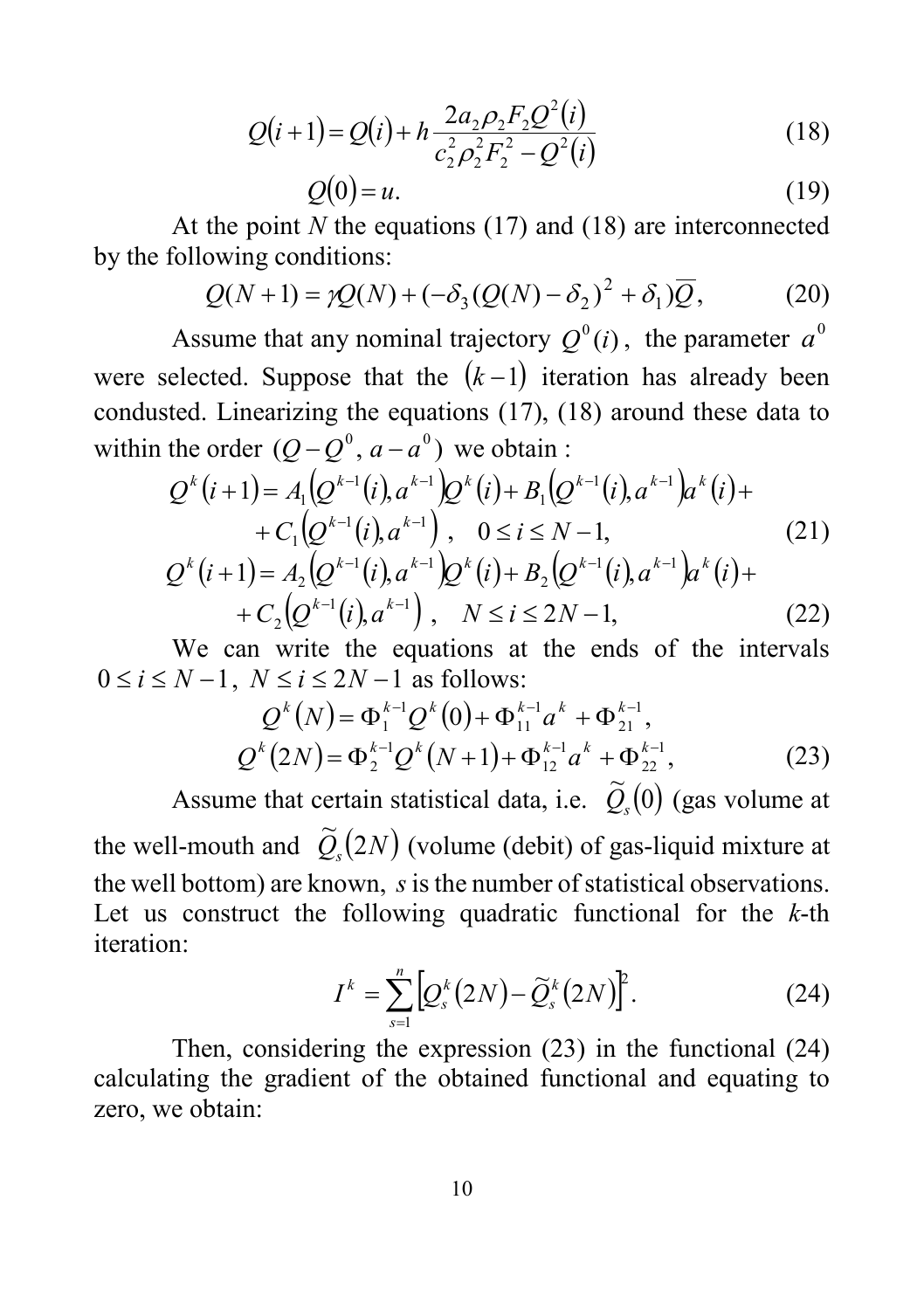$$
a^{k} = -\sum_{s=1}^{n} \left[ \left( \Phi_{12s}^{k-1} \right)^{2} \right]^{-1} \times
$$

$$
\times \sum_{s=1}^{n} \left[ \Phi_{2s}^{k-1} \Phi_{12s}^{k-1} Q_{s}^{k} (N+1) + \Phi_{22s}^{k-1} \Phi_{12s}^{k-1} - \Phi_{12s}^{k-1} \widetilde{Q}_{s}^{k} (2N) \right]
$$

Here it is assumed that the expression  $\left[\left(\Phi_{12s}^{k-1}\right)^2\right]^{-1}$  exists.

**Theorem 3.** Assume that  $a^k$  is a parameter affording a minimum to the functional (24).  $Q^k(i)$  is the solution of the system of equations (21)-(22). If  $\lim_{k \to \infty} a^k = a$ ,  $\lim_{k \to \infty} Q^k(i) = Q(i)$ *k*  $\lim_{k \to \infty} a^k = a$ ,  $\lim_{k \to \infty} Q^k(i) = Q(i)$  then  $Q(i)$  is the solution of the system (20)-(22) corresponding to the parameter *a* .

In **1.4** the equation of motion of the object is described by the system of nonlinear discrete equations with a small parameter in the right hand side:

$$
Q(i+1) = Q(i) + h \frac{2a_1 \rho_1 F_1 Q^2(i)}{c_1^2 \rho_1^2 F_1^2 - Q^2(i)}, 0 \le i \le N - 1,
$$
 (25)

$$
Q(i+1) = Q(i) + h \frac{2a_2 \rho_2 F_2 Q^2(i)}{c_2^2 \rho_2^2 F_2^2 - Q^2(i)}, N \le i \le 2N - 1,
$$
 (26)

$$
Q(0) = u,\t\t(27)
$$

here *h*- is a rather small number.

At the point *N* the equations (25) and (26) are interconnected with the following condition (20).

The problem consists of defining such a vector  $a_2$  from the equation (26) that the solutions of this equation within the given condition (20) are maximum close to the statistical data  $\widetilde{O}_s(2N)$ .

Thus, to solve the problem  $(25)-(27)$  it is required to build a quadratic functional and to minimize it:

$$
I = \sum_{s=1}^{n} \left[ Q_s(2N) - \widetilde{Q}_s(2N) \right]^2 \to \min. \tag{28}
$$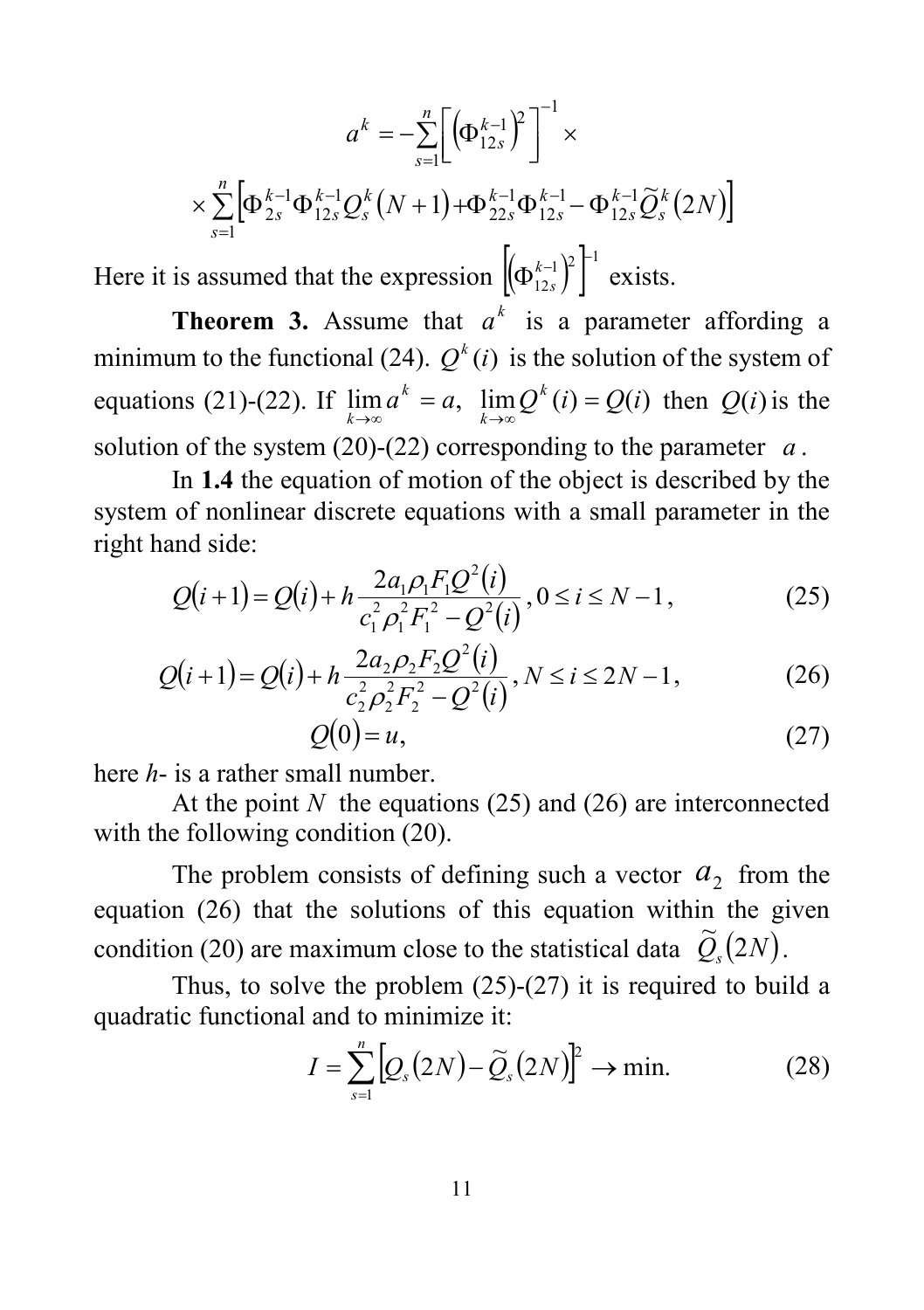Any nominal trajectory  $Q^{0}(i)$ , the parameter  $a^{0}$  are selected and it is assumed that the  $(k-1)$ -th iteration has been conducted. Let us linearize the equations (25) and (26) and the condition (20) around these data to within the order  $(O - O^0, a - a^0)$ :

( + ) = ( ( ( ) )+ ( ( ( ) ))) ( )+ <sup>−</sup> <sup>−</sup> <sup>−</sup> <sup>−</sup> *Q i A Q i a A Q i a Q i <sup>k</sup> <sup>k</sup> <sup>k</sup> <sup>k</sup> <sup>k</sup>* <sup>1</sup> *<sup>k</sup>* 1 1 11 1 1 1 <sup>10</sup> 1 , <sup>µ</sup> , + ( ( ( ) )+ ( ( ( ) ))) + *<sup>k</sup>*<sup>−</sup> *<sup>k</sup>*<sup>−</sup> *<sup>k</sup>*<sup>−</sup> *<sup>k</sup>*<sup>−</sup> *<sup>k</sup> B Q i a B Q i a a*<sup>1</sup> 1 1 1 11 1 1 1 <sup>10</sup> , <sup>µ</sup> , ( ( ( ), ) ( ( ( ), ))), <sup>1</sup> 1 1 11 1 1 1 10 <sup>−</sup> <sup>−</sup> <sup>−</sup> <sup>−</sup> + + *<sup>k</sup> <sup>k</sup> <sup>k</sup> <sup>k</sup> C Q i a* <sup>µ</sup> *C Q i a* 0 ≤ *i* ≤ *N* −1 (29) + − − − + + + = − − − − + *Q N Q Q N Q N Q Q N к к* ( ( ( 1) ) ) ( 1) ( 2 ( ( 1) ) ) ( 1) 1 2 3 2 3 2 δ δ δ γ δ δ 2 ( ( 1) ) ( 1), + <sup>3</sup> *Q N* − − <sup>2</sup> *QQ N* − *<sup>к</sup> <sup>к</sup>* <sup>δ</sup> <sup>δ</sup> ( + ) = ( ( ( ) )+ ( ( ( ) ))) ( )+ <sup>−</sup> <sup>−</sup> <sup>−</sup> <sup>−</sup> *Q i A Q i a A Q i a Q i <sup>k</sup> <sup>k</sup> <sup>k</sup> <sup>k</sup> <sup>k</sup>* <sup>1</sup> *<sup>k</sup>* 2 1 21 1 2 1 <sup>20</sup> 1 , <sup>µ</sup> , + ( ( ( ) )+ ( ( ( ) ))) + *<sup>k</sup>*<sup>−</sup> *<sup>k</sup>*<sup>−</sup> *<sup>k</sup>*<sup>−</sup> *<sup>k</sup>*<sup>−</sup> *<sup>k</sup> B Q i a B Q i a a*<sup>2</sup> 1 2 1 21 1 2 1 <sup>20</sup> , <sup>µ</sup> , ( ( ( ), ) ( ( ( ), ))), <sup>1</sup> 2 1 21 1 2 1 20 <sup>−</sup> <sup>−</sup> <sup>−</sup> <sup>−</sup> + + *<sup>k</sup> <sup>k</sup> <sup>k</sup> <sup>k</sup> C Q i a* <sup>µ</sup> *C Q i a N* ≤ *i* ≤ 2*N* −1, (30)

Using the mathematical induction method, for the solution,  $Q^{k}(2N)$  we obtain the following expression:

$$
Q^{k}(2N) = \left(\Phi_{3}^{0^{k-1}} + \mu \Phi_{4}^{0^{k-1}}\right)Q^{k}(N+1) +
$$

$$
\left(\Phi_{4}^{0^{k-1}} + \mu \Phi_{4}^{1^{k-1}}\right)a_{2}^{k} + \left(\Phi_{5}^{0^{k-1}} + \mu \Phi_{5}^{1^{k-1}}\right).
$$
(31)

Considering the expression (31) obtained for  $Q^{k}(2N)$  in the functional (28) we find the gradient of the obtained functional with respect to the parameter  $a_2^k$ . Then, taking into account in the expansion  $a_2^k = a_{20}^k + \mu a_{21}^k$  of the parameter  $a_2^k$  in this gradient, we equate it to zero. Then, solving the obtained equation with respect to the parameters  $a_{20}^k$  and  $a_{21}^k$  we obtain:

$$
a_{20}^k = -\sum_{s=1}^n \left( \left( \Phi_{4s}^{0,k-1} \right)^2 \right)^{-1} \left( \Phi_{3s}^{0,k-1} \Phi_{4s}^{0,k-1} Q_s^k (N+1) + \Phi_{5s}^{0,k-1} \Phi_{4s}^{0,k-1} - \right)
$$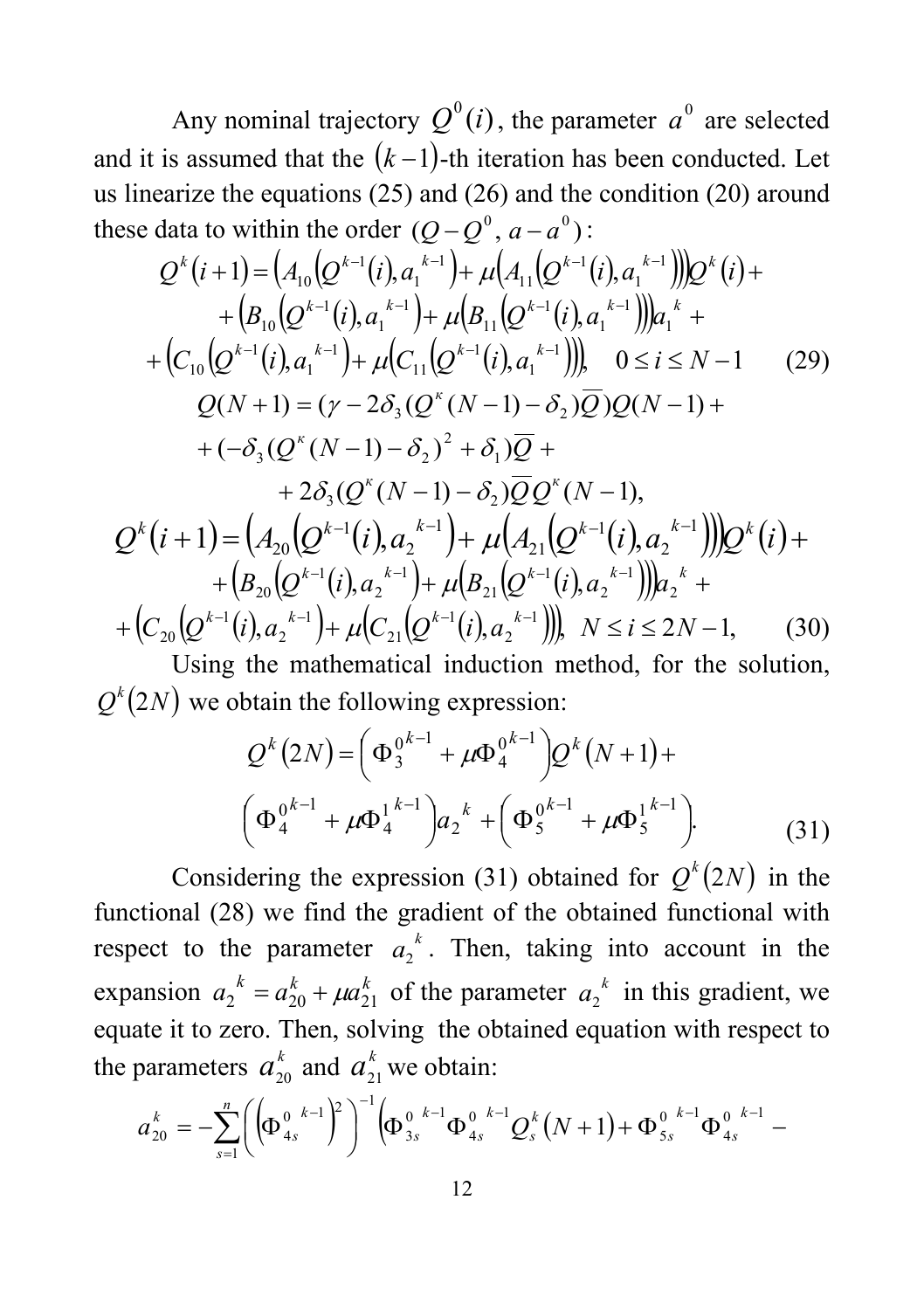$$
-\tilde{Q}_{s}^{k}(2N)\Phi_{4s}^{0,k-1} = 0, \qquad (32)
$$
  
\n
$$
a_{21}^{k} = -\sum_{s=1}^{n} \left( \Phi_{4s}^{0,k-1} \right)^{2} + 2\mu \Phi_{4s}^{1,k-1} \Phi_{4s}^{0,k-1} \Big)^{-1} \times
$$
  
\n
$$
\times \left( \Phi_{3s}^{0,k-1} \Phi_{4s}^{1,k-1} Q_{s}^{k}(N+1) + \Phi_{5s}^{0,k-1} \Phi_{4s}^{1,k-1} - \tilde{Q}_{s}^{k}(2N) \Phi_{4s}^{1,k-1} + \Phi_{3s}^{1,k-1} \Phi_{4s}^{0,k-1} Q_{s}^{k}(N+1) + \Phi_{5s}^{1,k-1}(i) \Phi_{4s}^{0,k-1} - 2\Phi_{4s}^{1,k-1} \Phi_{4s}^{0,k-1} \left( \Phi_{4s}^{0,k-1} \right)^{2} \right)^{-1} \times
$$
  
\n
$$
\times \left( \Phi_{3s}^{0,k-1} \Phi_{4s}^{0,k-1} Q_{s}^{k}(N+1) + \Phi_{5s}^{0,k-1} \Phi_{4s}^{0,k-1} - \tilde{Q}_{s}^{k}(2N) \Phi_{4s}^{0,k-1} \right) \right). \qquad (33)
$$

Thus, considering the expressions (32) and (33) obtained for the parameters  $a_{20}^k$  and  $a_{21}^k$  in the expansion  $a_2^k = a_{20}^k + \mu a_{21}^k$ , we determine the parameter  $a_2^{\ k}$ .

**Theorem 4.** Suppose that the parameters  $a_{20}^k$  and  $a_{21}^k$  are determined by the relations (32) and (33). For small values of  $\mu$  the equations  $a_2^k = a_{20}^k + \mu a_{21}^k$  and  $Q^k(i)$  are found from the equations (29)-(30) if  $\lim_{k \to \infty} a_2^k = a_2$ ,  $\lim_{k \to \infty} Q^k(i) = Q(i)$  $\lim_{k \to \infty} a_2^k = a_2$ ,  $\lim_{k \to \infty} Q^k(i) = Q(i)$ , then for the parameter  $a_2$ the function  $Q(i)$  is the solution of the system (20), (25)-(27).

In **2.1** we consider an averaged mathematical model of the gaslift process with respect to time. Here the motion of equation of the object is given by the following nonlinear difference equations with a small parameter in the right hand side

$$
Q(k+1) = Q(k) + h \frac{2a_1 \rho_1 F_1 Q^2(k)}{c_1^2 \rho_1^2 F_1^2 \mu - Q^2(k)}, 0 \le k \le N - 1,
$$
 (34)

$$
Q(k+1) = Q(k) + h \frac{2a_2 \rho_2 F_2 Q^2(k)}{c_2^2 \rho_2^2 F_2^2 \mu - Q^2(k)}, N \le k \le 2N - 1,
$$
 (35)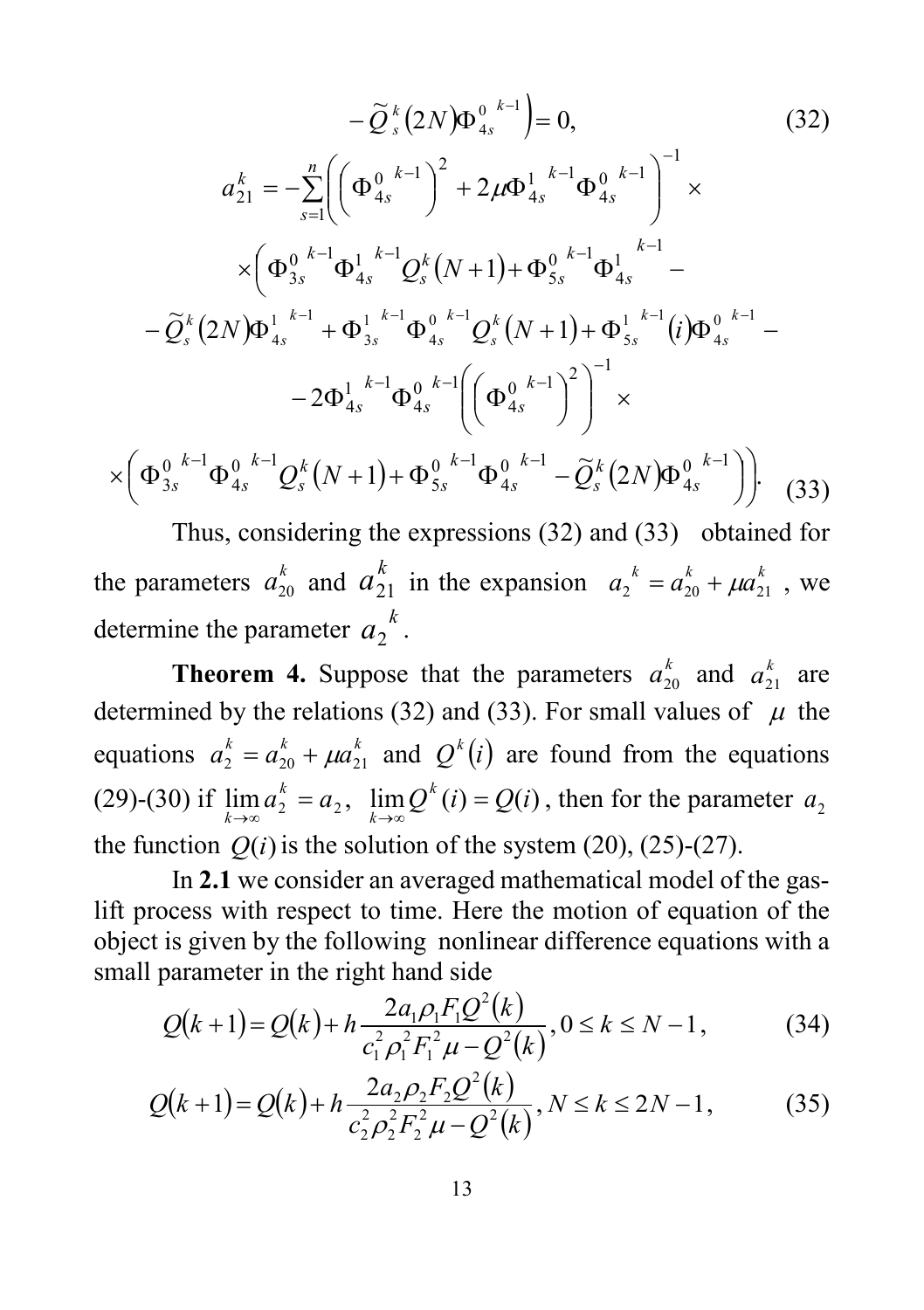and by the initial condition

$$
Q(0) = u \tag{36}
$$

here *h* is a rather small number.

Assume that in the gaslift well the length *l* of the pipe in gas lift well was divided by *m* number parts  $[i, i_{i+1}]$ ,  $i=1, 2, ..., m-1$  and in this case, the motion of the gasfluid unit is described in each interval  $[i, i_{i+1}]$  by the following linear difference equations:

$$
Q(k+1) = Q(k) + h \frac{2a_{2,i}\rho_2 F_2 Q^2(k)}{c_2^2 \rho_2^2 F_2^2 \mu - Q^2(k)},
$$
  

$$
Q(N+1) = Q_N, N \le k \le 2N - 1,
$$
 (37)

here  $a_{2,i} = \frac{g}{\omega_c} + \frac{\lambda_{2,i}\omega_c}{2D}$  $i = \omega_c$  2 2, 2,  $=\frac{g}{\omega_a}+\frac{\lambda_{2,i}\omega_c}{2D}$ , *i*=1, 2, ..., *m*-1,  $\lambda_{2,i}$  is the hydraulic

resistance factor in each interval  $[l_i, l_{i+1}]$ .

Let the n number initial data be known:

$$
Q^{j}(N+1) = \widetilde{Q}_{N}^{j}, \ j = \overline{1,n}.
$$
 (38)

It is required on each interval  $[i, i_{i+1}]$  to find such a value of the hydraulic resistance factor  $\lambda_i$  (*i*=1, 2, ..., *m*) that at the end of the lifting pipe that the difference between the solution  $Q(2N) = Q_{2N}$  of the equation (37) and the final value

$$
Q^{j}(2N) = \widetilde{Q}_{2N}^{j}, \quad j = \overline{1,n}
$$
 (39)

given to the initial data be minimum.

Using the least square method, we build the quadratic functional

$$
I(\lambda_1, ..., \lambda_m) = \sum_{j=1}^n \left[ Q^j (2N) - \widetilde{Q}_{2N}^j \right]^2 + \sum_{i=1}^m \alpha a_{2,i}^2 \to \min \quad (40)
$$

here  $\widetilde{Q}_{2N}^{j}$  is the statistical value given to the initial data,  $Q^{j}(2N)$  is the solution of the equation (37).

The solution of the equation (37) of order  $O(\mu)$  is as follows :

$$
Q(k+1) = Q(k) - 2ha_{2,i}\rho_2F_2 - h\frac{2a_{2,i}c_2^2\rho_2^3F_2^3}{Q^2(k)}\mu.
$$
 (41)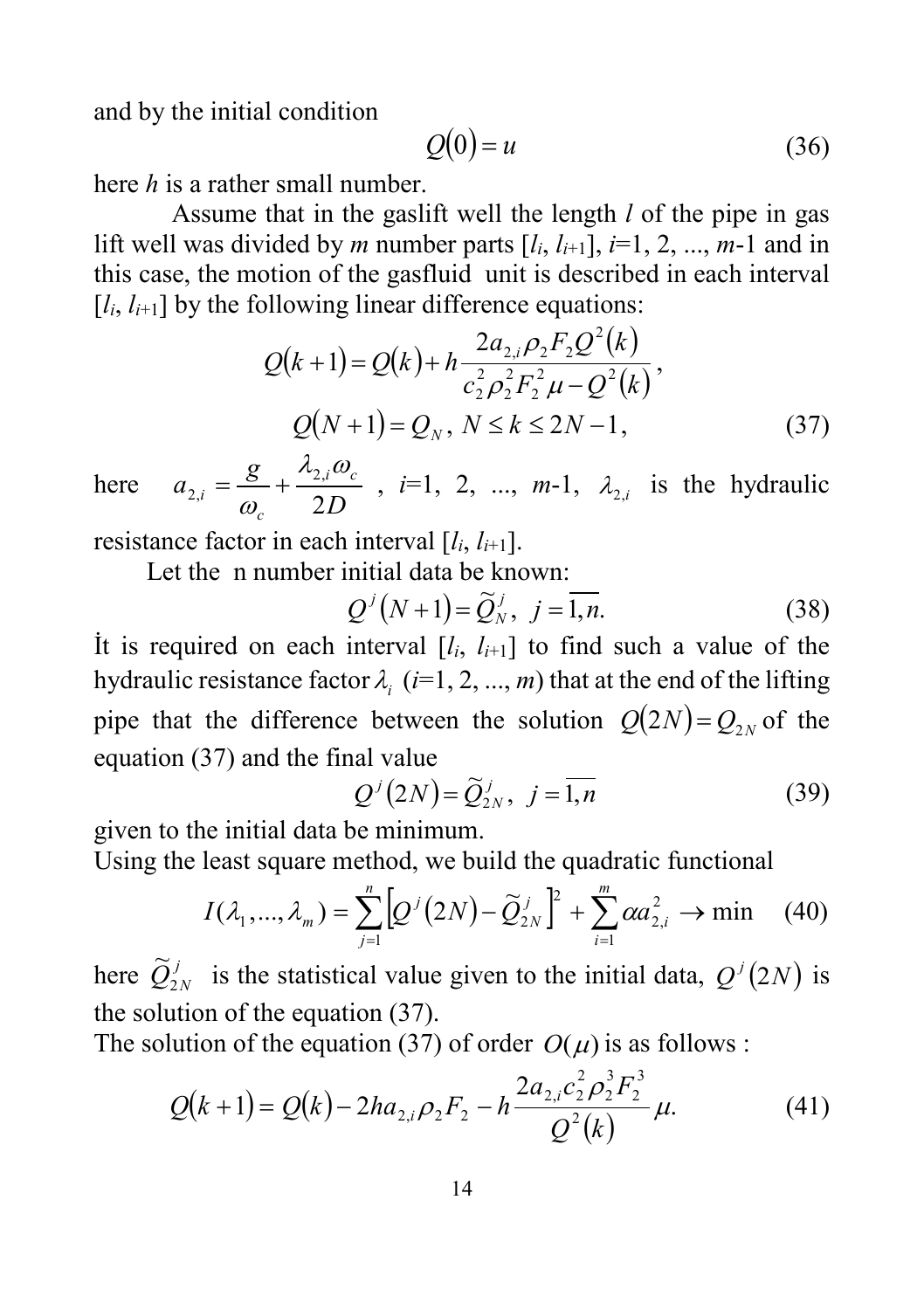Finding the value of the equation (41) at the points  $l_1$ ,  $l_2$ ,  $l_3$  and using the mathematical induction method, in a first approximation for  $Q(l_m) = Q(2N)$ , taking the asymptotic expansion in the functional (40) we find the gradient with respect to the parameter  $a_{2,i}$  and equating this gradient to zero, we obtain the following system of nonlinear algebraic equations:

$$
\frac{\partial I}{\partial a_{2i}} = \sum_{j=1}^{n} \left\{ -2 \left[ Q^{j}(0) - \widetilde{Q}_{2N}^{j} - \sum_{i=1}^{m} 2a_{2,i} \rho_{2} F_{2} l_{i} \right] 2 \rho_{2} F_{2} l_{i} + 2 \alpha a_{2,i} + \right.
$$
\n
$$
+ \left( 4 \rho_{2} F_{2} l_{i} \left( \frac{2a_{2,1} c_{2}^{2} \rho_{2}^{3} F_{2}^{3} l_{1}}{(Q^{j}(0))^{2}} + \sum_{i=2}^{m} \frac{2a_{2,i} c_{2}^{2} \rho_{2}^{3} F_{2}^{3} l_{i}}{Q^{j}(0) - \sum_{s=1}^{i-1} 2l_{s} a_{2,s} \rho_{2} F_{2} \right] - 2 \left[ Q^{j}(0) - \widetilde{Q}_{2N}^{j} - \sum_{i=1}^{m} 2a_{2,i} \rho_{2} F_{2} l_{i} \right] \sum_{i=2}^{m} \frac{2c_{2}^{2} \rho_{2}^{3} F_{2}^{3} l_{i}}{Q^{j}(0) - \sum_{s=1}^{i-1} 2l_{s} a_{2,s} \rho_{2} F_{2} \right] \mu \right\} =
$$
\n
$$
= A_{i}(a_{2,1}, a_{2,2}, ..., a_{2,m}) + \mu B_{i}(a_{2,1}, a_{2,2}, ..., a_{2,m}) = 0, \quad (i=1, 2, ..., m) \tag{42}
$$

We include the expansion of the parameter  $a_{2,i}$  ( $i=1, 2,..., m$ ) in the following form:

$$
a_{2,i} = a_{2,i}^0 + \mu a_{2,i}^1. \tag{43}
$$

Consider this expansion in the expressions

 $A_i(a_{2,1}, a_{2,2},..., a_{2,m})$ ,  $B_i(a_{2,1}, a_{2,2},..., a_{2,m})$  and write in equation the (42) we get a system of linear algebraic equationswith respect to the parameter,  $a_{2i}$ ,  $i = \overline{1,m}$ :

$$
A_i^0(a_{2,1}^0, a_{2,2}^0, ..., a_{2,m}^0) + \mu(A_i^1(a_{2,1}^1, a_{2,2}^1, ..., a_{2,m}^1) + B_i^0(a_{2,1}^0, a_{2,2}^0, ..., a_{2,m}^0)) = 0. \tag{44}
$$

It can be easily seen that as the equation (42) is satisfied for any  $\mu$  from (44), we obtain: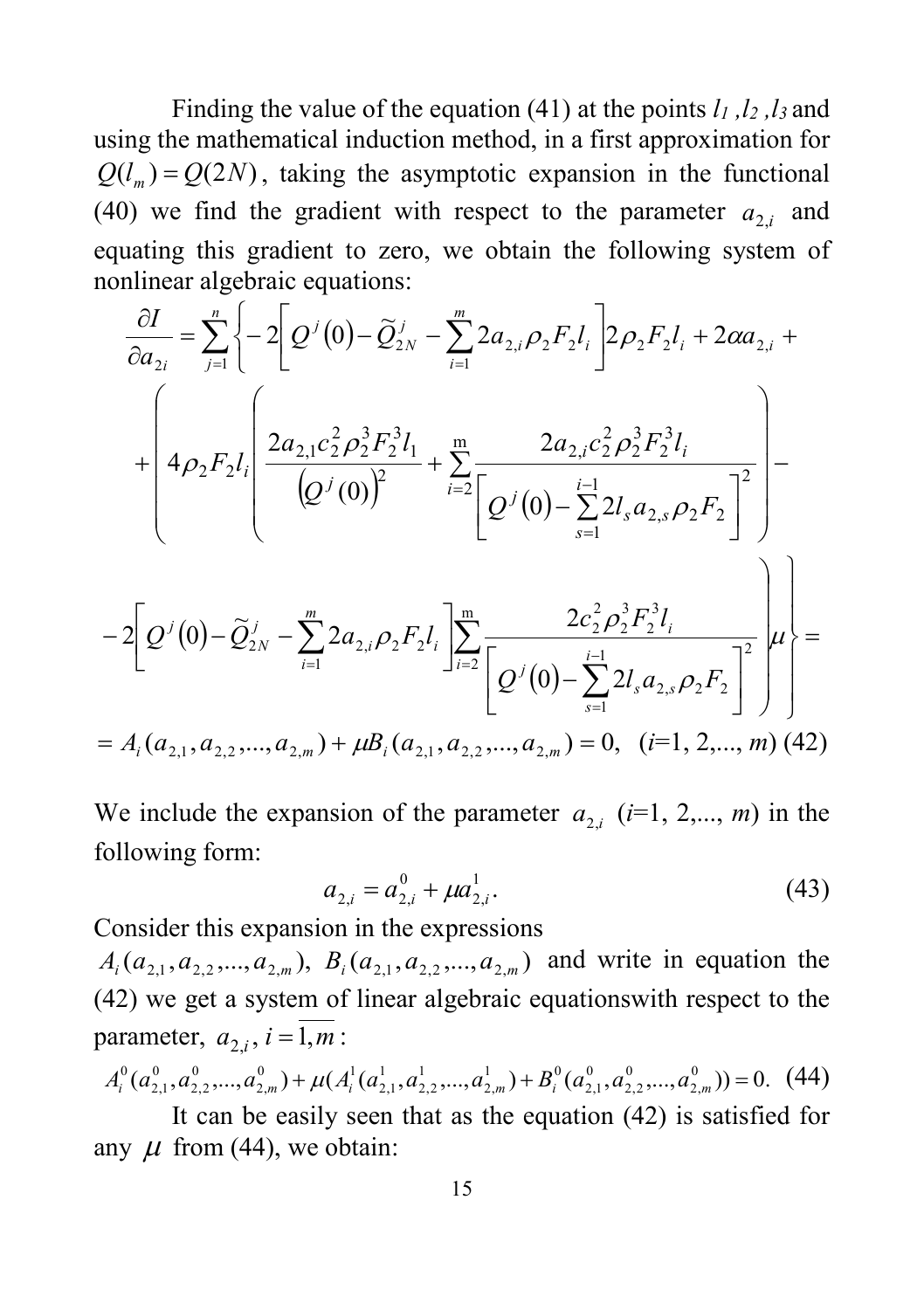$$
\begin{cases} A_i^0(a_{2,1}^0, a_{2,2}^0, ..., a_{2,m}^0) = 0 \\ A_i^1(a_{2,1}^1, a_{2,2}^1, ..., a_{2,m}^1) + B_i^0(a_{2,1}^0, a_{2,2}^0, ..., a_{2,m}^0) = 0, i = \overline{1,m} \end{cases} (45)
$$

From the first equation of the system (45) for finding the parameter  $a_{2,i}^0$ ,  $i = 1, m$  we obtain the following system of linear algebraic equations:

$$
\begin{bmatrix}\n\rho_{2}F_{2}l_{1} + \frac{\alpha}{n\rho_{2}F_{2}l_{1}} & \rho_{2}F_{2}l_{2} & \dots \rho_{2}F_{2}l_{m} \\
\rho_{2}F_{2}l_{1} & \rho_{2}F_{2}l_{2} + \frac{\alpha}{n\rho_{2}F_{2}l_{2}} & \dots \rho_{2}F_{2}l_{m} \\
\vdots & \vdots & \vdots \\
\rho_{2}F_{2}l_{1} & \rho_{2}F_{2}l_{2} & \dots \rho_{2}F_{2}l_{m} + \frac{\alpha}{n\rho_{2}F_{2}l_{m}}\n\end{bmatrix}\n\begin{bmatrix}\na_{2,1}^{0} \\
a_{2,2}^{0} \\
\vdots \\
a_{n,n}^{0}\n\end{bmatrix} = \n\begin{bmatrix}\n\frac{1}{n} \sum_{j=1}^{n} \left(Q^{j}(0) - \tilde{Q}_{2N}^{j}\right) \\
\frac{1}{n} \sum_{j=1}^{n} \left(Q^{j}(0) - \tilde{Q}_{2N}^{j}\right) \\
\vdots \\
\frac{1}{n} \sum_{j=1}^{n} \left(Q^{j}(0) - \tilde{Q}_{2N}^{j}\right)\n\end{bmatrix}.
$$
\n(46)

From the second equation of the system (45) for finding the poarameter  $a_{2,i}^1$ ,  $i = \overline{1,m}$  we obtain the following system of linear algebraic equations:

$$
\begin{bmatrix} 8\rho_2^2 F_2^2 l_1^2 - 2\alpha & 8\rho_2^2 F_2^2 l_2^2 & \dots 8\rho_2^2 F_2^2 l_m^2 \\ 8\rho_2^2 F_2^2 l_1^2 & 8\rho_2^2 F_2^2 l_2^2 - 2\alpha & \dots 8\rho_2^2 F_2^2 l_m^2 \\ 8\rho_2^2 F_2^2 l_1^2 & 8\rho_2^2 F_2^2 l_2^2 & \dots 8\rho_2^2 F_2^2 l_m^2 - 2\alpha \end{bmatrix} \times
$$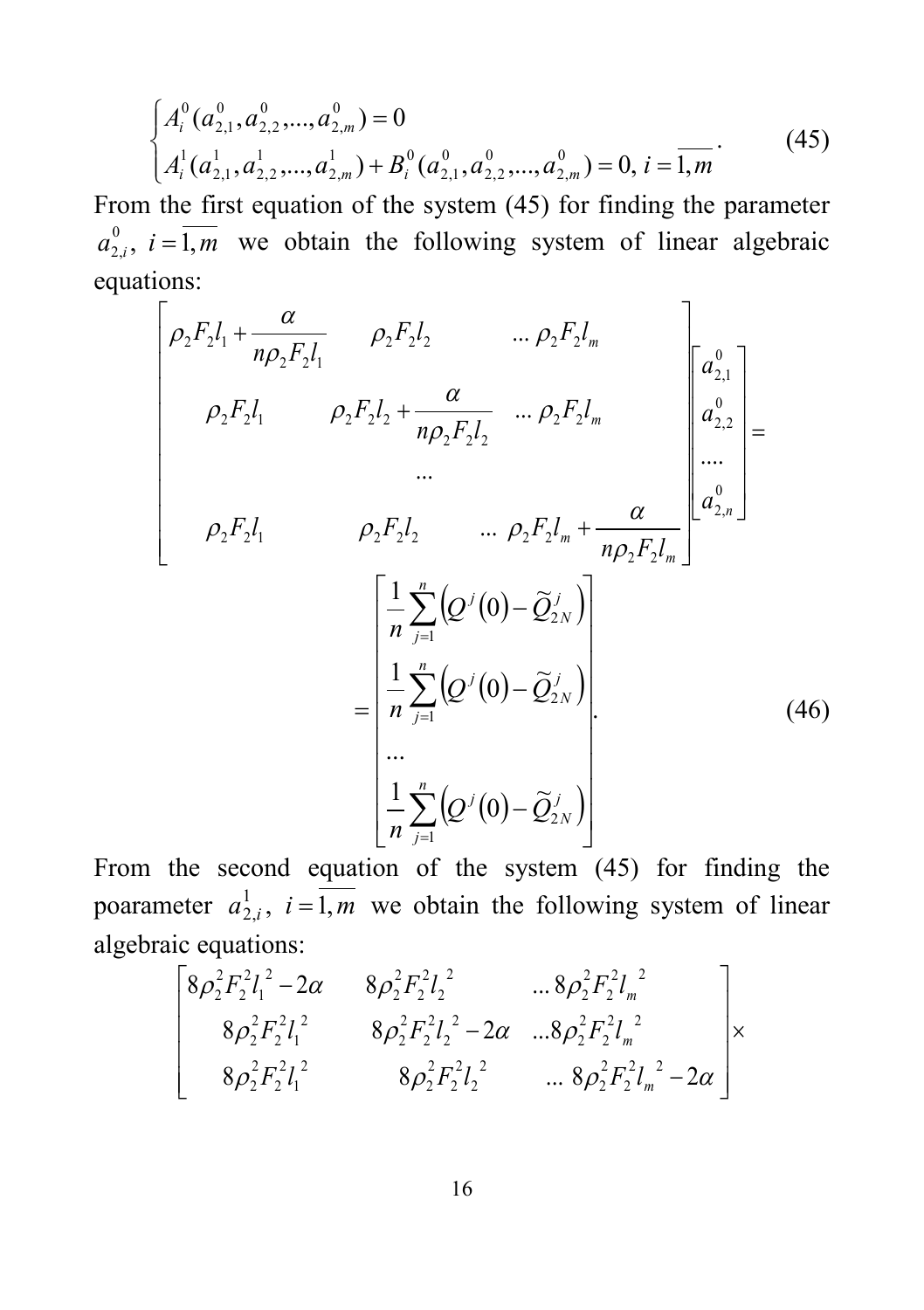$$
\begin{bmatrix} a_{2,1}^{1} \\ a_{2,2}^{1} \\ \cdots \\ a_{2,n}^{1} \end{bmatrix} = \begin{bmatrix} B_{1}^{0}(a_{2,1}^{0},...,a_{2,m}^{0}) \\ B_{2}^{0}(a_{2,1}^{0},...,a_{2,m}^{0}) \\ \cdots \\ B_{m}^{0}(a_{2,1}^{0},...,a_{2,m}^{0}) \end{bmatrix} .
$$
 (47)

Then using, (43) with respect to the parameter  $\mu$  in a first approximation we find the parameter  $a_{2,i}^1$ ,  $i = \overline{1,m}$  . At last using  $a_{2,i}$ ,  $i = \overline{1,m}$ , we find the hydraulic resistance factor  $\lambda_{2,i}$ ,  $i = \overline{1,m}$ 

$$
\lambda_{2,i} = \frac{2a_{2,i}D}{\omega} - \frac{2gD}{\omega^2}.
$$

**Theorem 5.** Assume that the parameters  $a_{2,i}^0$ ,  $a_{2,i}^1$ ,  $i = \overline{1,m}$  are the solutions of the system of algebraic equations (46), (47) respectively. Then the hydraulic resistance factors in various parts of the lift found in the form (43) afford a minimum to the functional (40) of the problem (34)-(36).

In subchapter 2 the length of the lifting pipe is divided into different parts an identification problem is considered to determine the hydraulic resistance factor in both parts and using the last square method the following functional is structured:

$$
I(\lambda_1, \lambda_2) = \sum_{j=1}^n \left[ Q^{j}(2) - \widetilde{Q}_2^{j} \right]^{2} + \beta a_{2,1}^{2} + \beta a_{2,2}^{2} \rightarrow \min.
$$

Then, if we continue similarly as in subchapter I of chapter II for finding the parameters  $a_{2,1} = a_{2,1}^0 + \mu a_{2,1}^1$ ,  $a_{2,2} = a_{2,2}^0 + \mu a_{2,2}^1$  $\boldsymbol{0}$  $2,2 - u_{2,2}$ 1 2,1  $a_{2,1} = a_{2,1}^0 + \mu a_{2,1}^1$ ,  $a_{2,2} = a_{2,2}^0 + \mu a_{2,2}^1$  we obtain the following system of linear algebraic equations:

$$
\begin{bmatrix}\n(4l_1 \rho_2 F_2 + \frac{\beta}{n l_1 \rho_2 F_2}) & 4l_2 \rho_2 F_2 \\
4l_1 \rho_2 F_2 & (4l_2 \rho_2 F_2 + \frac{\beta}{n l_2 \rho_2 F_2})\n\end{bmatrix}\n\begin{bmatrix}\na_{2,1}^0 \\
a_{2,2}^0\n\end{bmatrix}\n=\n\begin{bmatrix}\n\frac{2}{n} \sum_{j=1}^n \left[ Q^j(l_0) - \tilde{Q}_2^j \right] \\
\frac{2}{n} \sum_{j=1}^n \left[ Q^j(l_0) - \tilde{Q}_2^j \right] \\
-8n l_1 l_2 \rho_2^2 F_2^2 & -8n l_1 l_2 \rho_2^2 F_2^2 + 2\beta\n\end{bmatrix}\n\begin{bmatrix}\na_{2,1}^1 \\
a_{2,2}^0\n\end{bmatrix}\n=\n\begin{bmatrix}\nB_1^0(a_{21}^0, a_{22}^0) \\
B_2^0(a_{21}^0, a_{22}^0)\n\end{bmatrix}
$$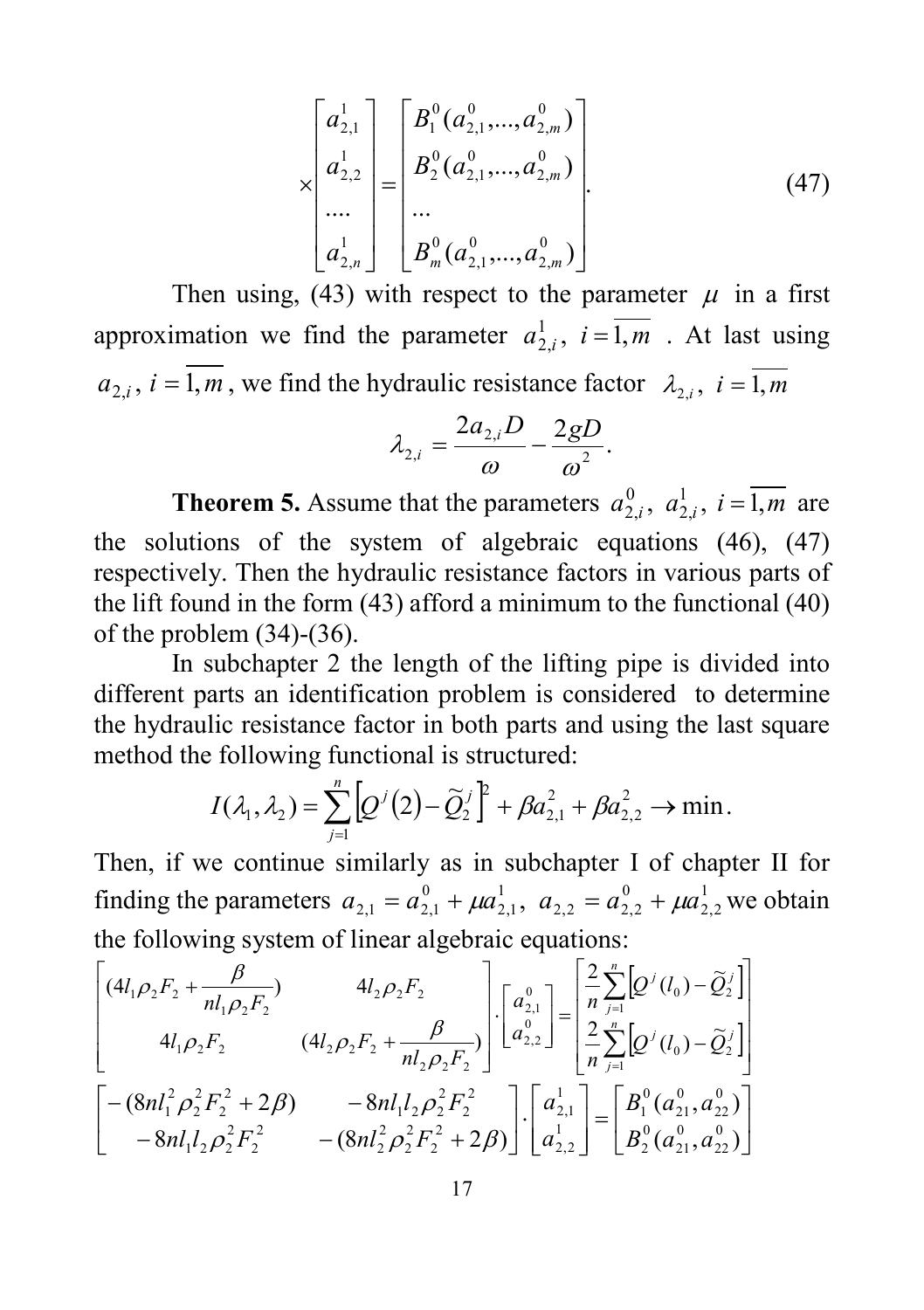Finally using  $a_{2,1}$ ,  $a_{2,2}$ , we use the following formula to determine the hydraulic resistance factor  $\lambda_{i,i}$ ,  $i = \overline{1,2}$ .

In **3.1** we consider a problem on definition of fractional order derivative when the oscillatory process is in the inside the Newton fluid. At first the fluid damped oscillatory process is described by a constant coefficient fractional order linear ordinary differential equation:

$$
y''(x) + aD^{\alpha} y(x) + by(x) = f(x) (x \ge x_0 > 0)
$$
 (48)

$$
y(x_0) = y_0, y'(x_0) = y_1, \alpha \in (1, 2), \tag{49}
$$

here the expression  $aD^{\alpha}y(x)$  is a mathematical expression reflecting the action of fractional derivative liquid damper,  $\alpha$  is a fraction.

Then by means of the definition of Riemann-Liouville fractional order derivative, the given fractional order linear ordinary differential equation is reduced to the second order Volterra integral equation:

$$
y(x) + \int_{x_0}^{x} K_{\alpha}(x - t)y(t)dt = F(x),
$$
\n(50)

To solve the given problem, we consider a problem of discretization of the equation (43). Assume that the equation (41) was determined on the interval  $[t_0, l]$ . We divide this interval into *n* parts by means of the constant step *h*, i.e. replace  $t_k = t_0 + kh$ ,  $t_n = l$ and the integral equation (43) by a finite sum  $y_1$  the finite solution  $y_n$ is determined by the following expression.

 $y_n = -K_{\alpha}(t_n - t_1)y_1h - K_{\alpha}(t_n - t_2)y_2h - ... - K_{\alpha}(t_n - t_{n-1})y_{n-1}h + F_n$  (51) To find the parameter  $\alpha \in (1, 2)$  we accept  $y_{n, st}^i (i = \overline{1, k-1})$ -as a statistical data and build the following quadratic functional:

$$
J = \sum_{i=1}^{k-1} (y_n - y_n^i)^2 \to \min. \tag{52}
$$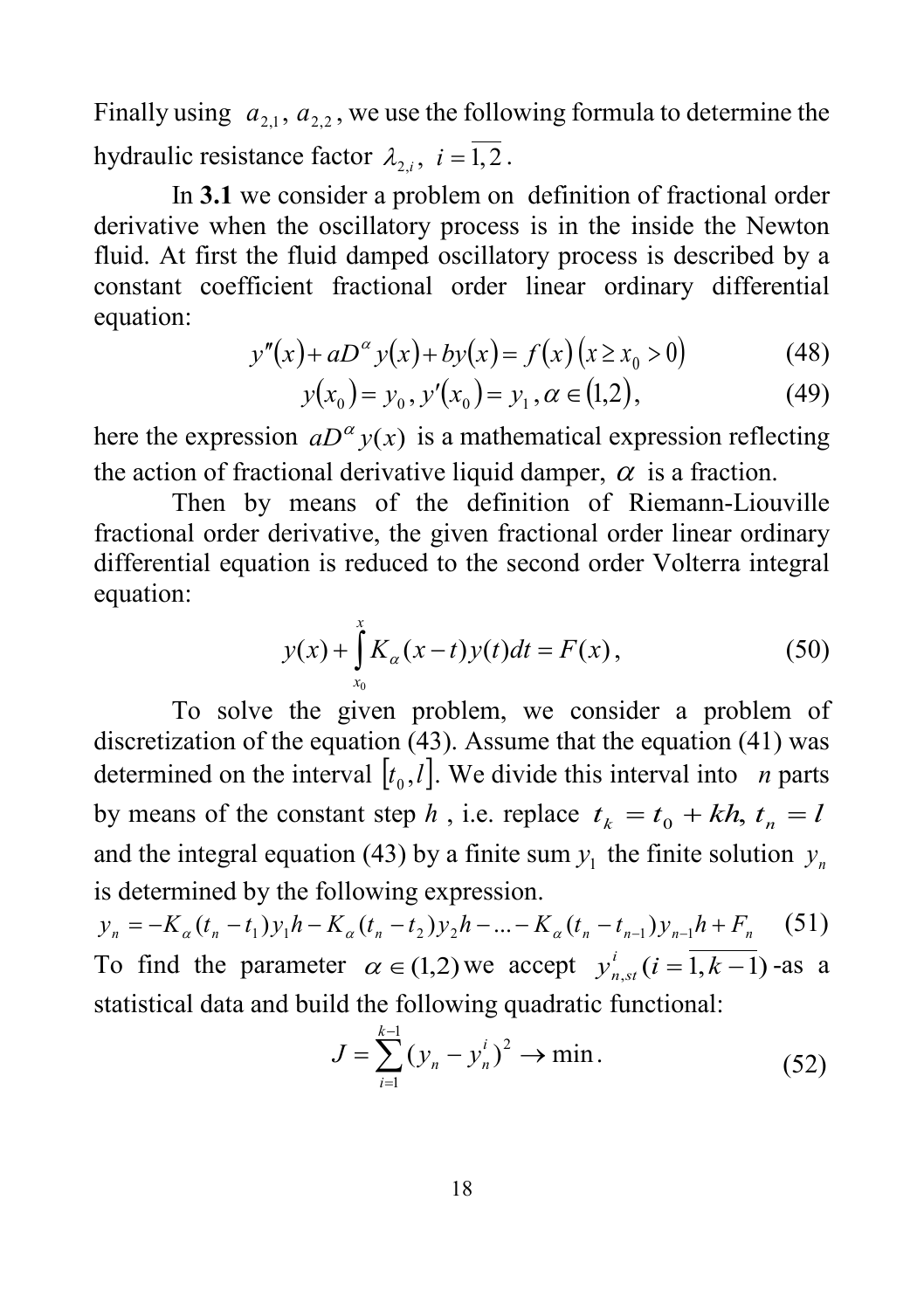Considering the solution  $y_n$  in the functional (45), derivative and calculating the  $\frac{\partial S}{\partial \alpha}$ <sup>∂</sup>*<sup>J</sup>* of the obtained functional and equate it to zero, we obtain:

$$
\frac{\partial J}{\partial \alpha} = \sum_{i=1}^{k-1} \left( -\sum_{m=0}^{n-1} K_{\alpha} (t_n - t_m) y_m^i h + F_n - y_n^i \right) \times
$$
  

$$
\times \sum_{m=0}^{n-1} a \frac{- (t_n - t_m)^{1-\alpha} \ln(t_n - t_m) \Gamma(2-\alpha) + (t_n - t_m)^{1-\alpha} \int_{0}^{\infty} e^{-t} t^{1-\alpha} \ln t dt}{\Gamma^2 (2-\alpha)} \times
$$
  

$$
\times y_m^i h = 0,
$$
 (53)

Solving the algebraic equation (46) in this or other way, we obtain the parameter  $\alpha$  and can give calculation algorithm for solving the given problem. On the example from the practice it is shown that depending on the informativity of  $y_n^i$  the order  $\alpha$  is included either into the interval  $(0,1)$  or  $(1,2)$ , respectively. The algorithm for finding the roots is implemented by dividing a segment into two parts.

In **3.2** it is assumed that the value of the mass *m* is rather large. In this case, in a first approximation a small parameter for the inverse value of mass is accepted  $\left| \varepsilon = - \right|$ J  $\left(\varepsilon = \frac{1}{\epsilon}\right)$  $\left(\varepsilon = \frac{1}{m}\right)$  and in a first approximation for  $f \equiv 0$  we decribe the solution of the equation (41) in the asymptotic form as follows:

$$
\ddot{y}(t) + \varepsilon a\dot{y}(t) + by(t) = 0.
$$
\n(54)

Then to determine the  $y(t)$  we obtain the following integral equation:

$$
y(t) + \int_{t_0}^{t} K_{\alpha}(t - z, \varepsilon) y(z) dz = y_1(t - t_0),
$$
 (55)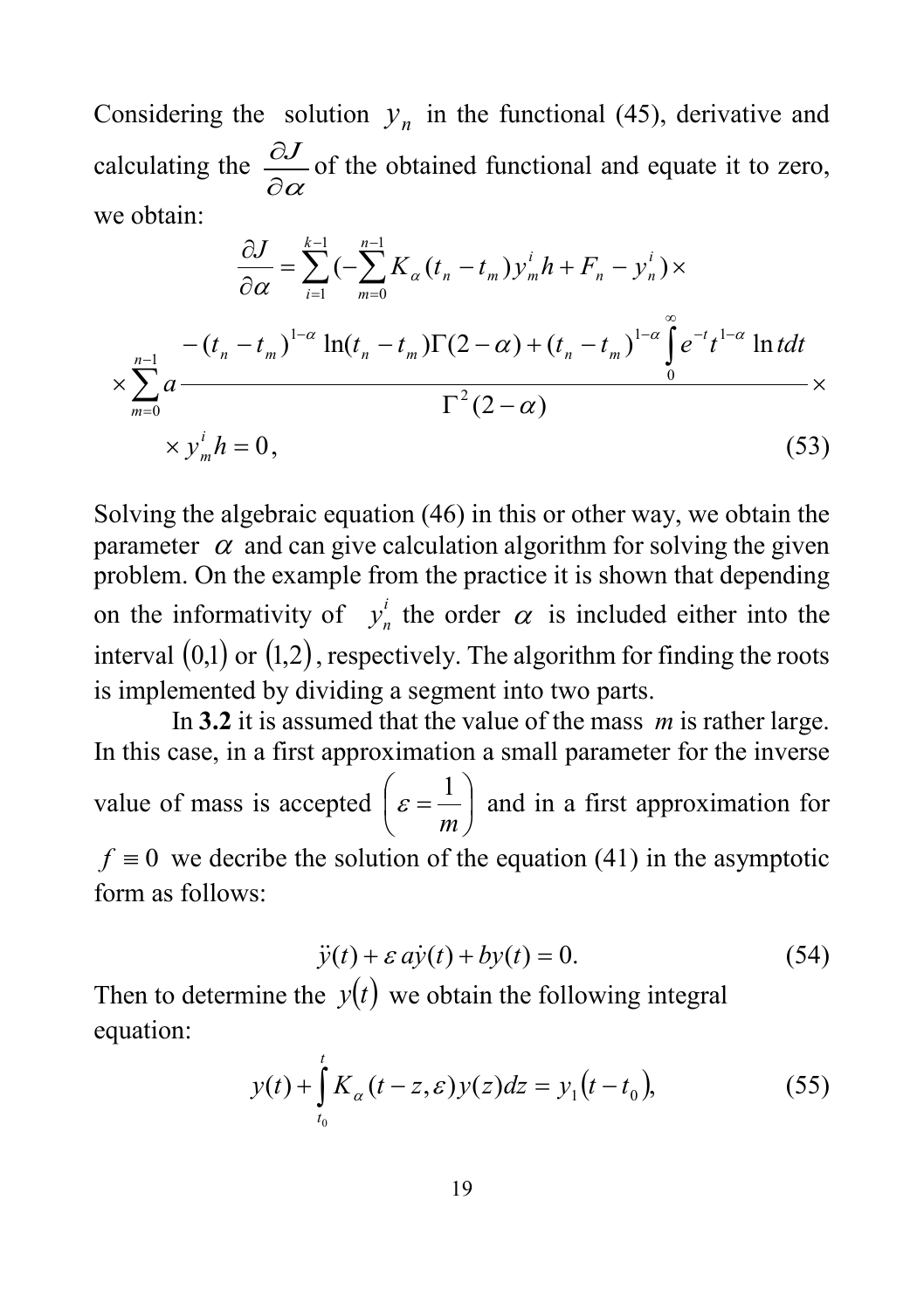Thus, the equation (48) within the initial conditions  $y(t_0) = 0$ ,  $y'(t_0) = y_1$  in a first approximation is of the following form:

$$
y(t,\varepsilon) = y_1(t-t_0) + \varepsilon y_1 \left[ -\frac{a(t-t_0)^{3-\alpha}}{(3-\alpha)!} + \frac{5b(t-t_0)^3}{6} \right].
$$
 (56)

Assume that different initial conditions  $y_i'(t_0) = y_{1i}$ ,  $(i = 1,2,...,k)$  have finite values  $y_i$  and at the end of the interval  $y(T) = y_T$ . Denote the solution of the equation within the initial conditions  $y(t_0) = 0$ ,  $y'(t_0) = y_1$  by  $y(t, \alpha, y_1)$ . y and  $y_1$  are accepted as statistical data. Then we can write the expression (56) as follows:

$$
y(T, \alpha, y, \varepsilon) = y_{1i}(t - t_0) + \varepsilon y_{1i} \left[ \frac{a(T - t_0)^{3-\alpha}}{(3-\alpha)!} - \frac{5b(T - t_0)^3}{6} \right].
$$
 (57)

Thus, we construct the following quadratic functional:

$$
I = \sum_{i=1}^{k} \left( y(t, \alpha, y_{1i}) - y_{Ti} \right)^2.
$$
 (58)

It is required to find such  $\alpha = \alpha^*$  that the functional (52) takes minimum value.

For that we calculate the derivative of the functional (52) with respect to  $\alpha$  equate to zero and for finding the parameter  $\alpha$  we obtain:

$$
\frac{a(T-t_0)^{3-\alpha}}{\Gamma(2-\alpha)} - 5b\frac{(T-t_0)^3}{6} + \frac{1}{\varepsilon} \left[ -(T-t_0) + \frac{y_{T1}y_{11} + ... + y_{Tk}y_{1k}}{y_{11}^2 + ... + y_{1k}^2} \right] = 0.
$$
 (59)

The **3.3** we consider the difference equation included in the discrete system and determined from the appropriate system of linear algebraic equations and characterizing the Rosser model that shows perturbation:

$$
\begin{bmatrix} P_i^{j+1} \\ Q_{i+1}^j \end{bmatrix} = \begin{bmatrix} A_{11}(\lambda) & A_{12}(\lambda) \\ A_{21}(\lambda) & A_{22}(\lambda) \end{bmatrix} \begin{bmatrix} P_i^j \\ Q_i^j \end{bmatrix} + \begin{bmatrix} B_{11} & B_{12} \\ B_{21} & B_{22} \end{bmatrix} \begin{bmatrix} W_i^j \\ X_i^j \end{bmatrix}
$$
(60)

Then using equation (60) we get the following expressions: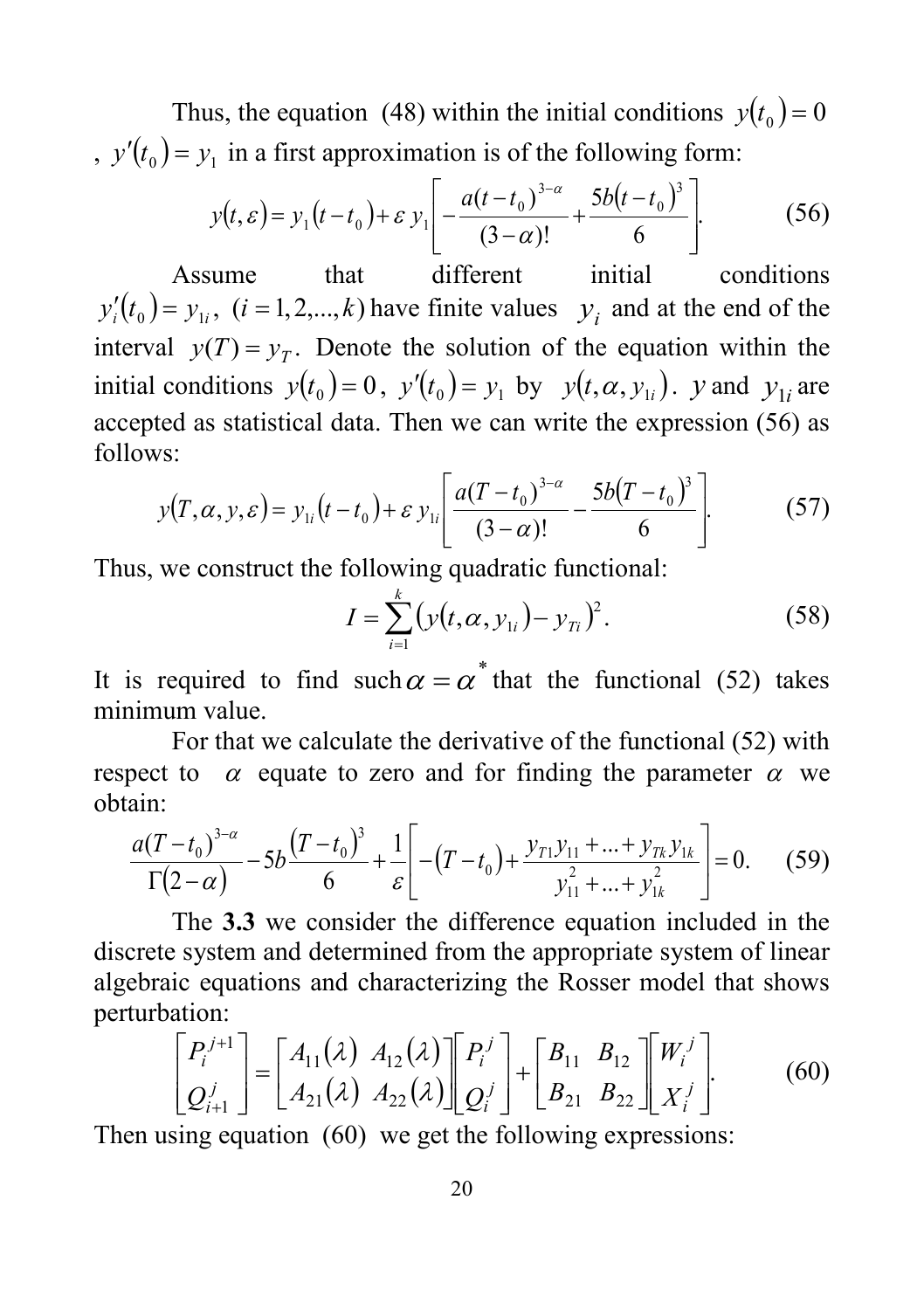$$
\begin{cases}\nP_i^{j+1} = A_{11}(\lambda)P_i^j + A_{12}(\lambda)Q_i^j + B_{11}W_i^j + B_{12}X_i^j \\
Q_{i+1}^j = A_{21}(\lambda)P_i^j + A_{22}(\lambda)Q_i^j + B_{21}W_i^j + B_{22}X_i^j.\n\end{cases} \tag{61}
$$

We consider the following quadratic functional:

$$
J(\lambda) = \sum_{i=1}^m \big(P(i,n) - \overline{P}(i,n)\big)^2, \quad I(\lambda) = \sum_{j=1}^m \big(Q(m,j) - \overline{Q}(m,j)\big)^2.
$$

Then determining the gradient  $dI(\lambda)$ λ λ *d*  $\frac{dI(\lambda)}{d\lambda}$  equating in to zero, we get the required hydraulic resistance factor:

$$
\frac{dI(\lambda)}{d\lambda} = 2 \sum_{j=1}^{n} \Big[ (1 + A_0(\lambda))^{j-1} \Big( 1 + A_0(\lambda) P_m^0 - A_0(\lambda) Q_m^0 \Big) +
$$
  
+ 
$$
\sum_{k=0}^{j-1} f_{mk} - A_0(\lambda) g_{m-1k} - A_0(\lambda) (1 - A_0(\lambda)) Q_{m-1}^k(\lambda) -
$$
  
- 
$$
A_0^2(\lambda) P_{m-1}^k(\lambda) (1 + A_0(\lambda))^{j-1-k} +
$$
  
+ 
$$
(1 - A_0(\lambda)) Q_{m-1}^j(\lambda) + g_{m-1j} - \overline{Q}(m, j) \Big] \cdot \frac{h\omega}{2FD} P_{m-1}^j(\lambda) +
$$
  
+ 
$$
A_0(\lambda) \frac{dP_{m-1}^j(\lambda)}{d\lambda} - \frac{h\omega}{2FD} Q_{m-1}^j(\lambda) + (1 - A_0(\lambda)) \frac{dQ_{m-1}^j(\lambda)}{d\lambda}.
$$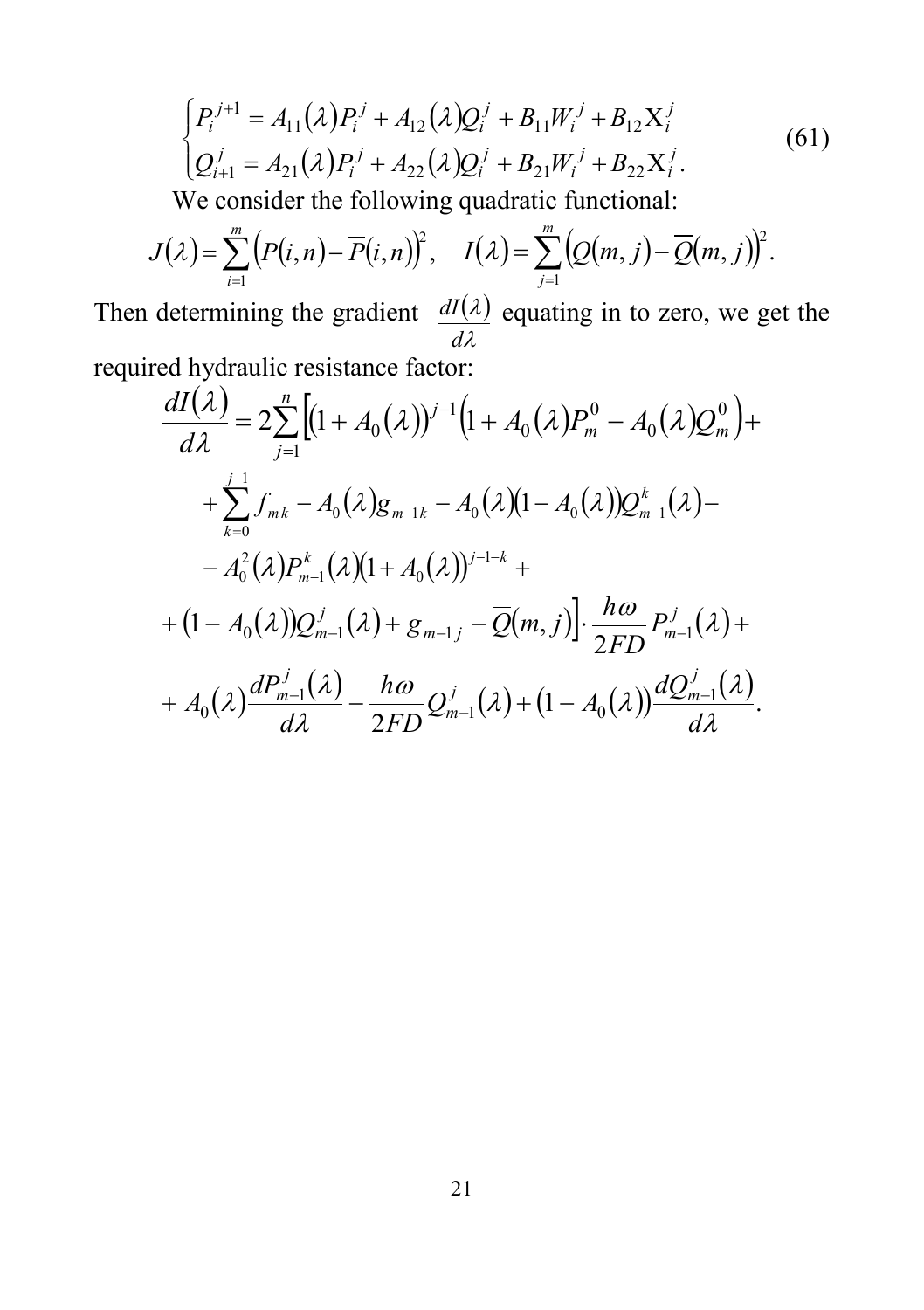## **Conclusions**

Summarizing the researches carried out in the work we note the following:

1. A new effective method for finding the hydraulic resistance factor in the lifting pipe, is offered.

2. When the lifting pipe is long enough, a new algorithm for determining the hydraulic resistance factor is offered.

3. When the load is large enough, its inverse is accepted as a small parameter and an asymptotic method for determining the fractional order is given.

4. Accepting the liquid as a damper in oil recovery process in rod pumping units, the motion of the object is written with fractional order ordinary differential equations, and an inverse problem for determining the fractional order is solved.

5. The discrete Rosser model for the gas-lift process is structured and the hydraulic resistance factor is found by means of the discrete Rosser model.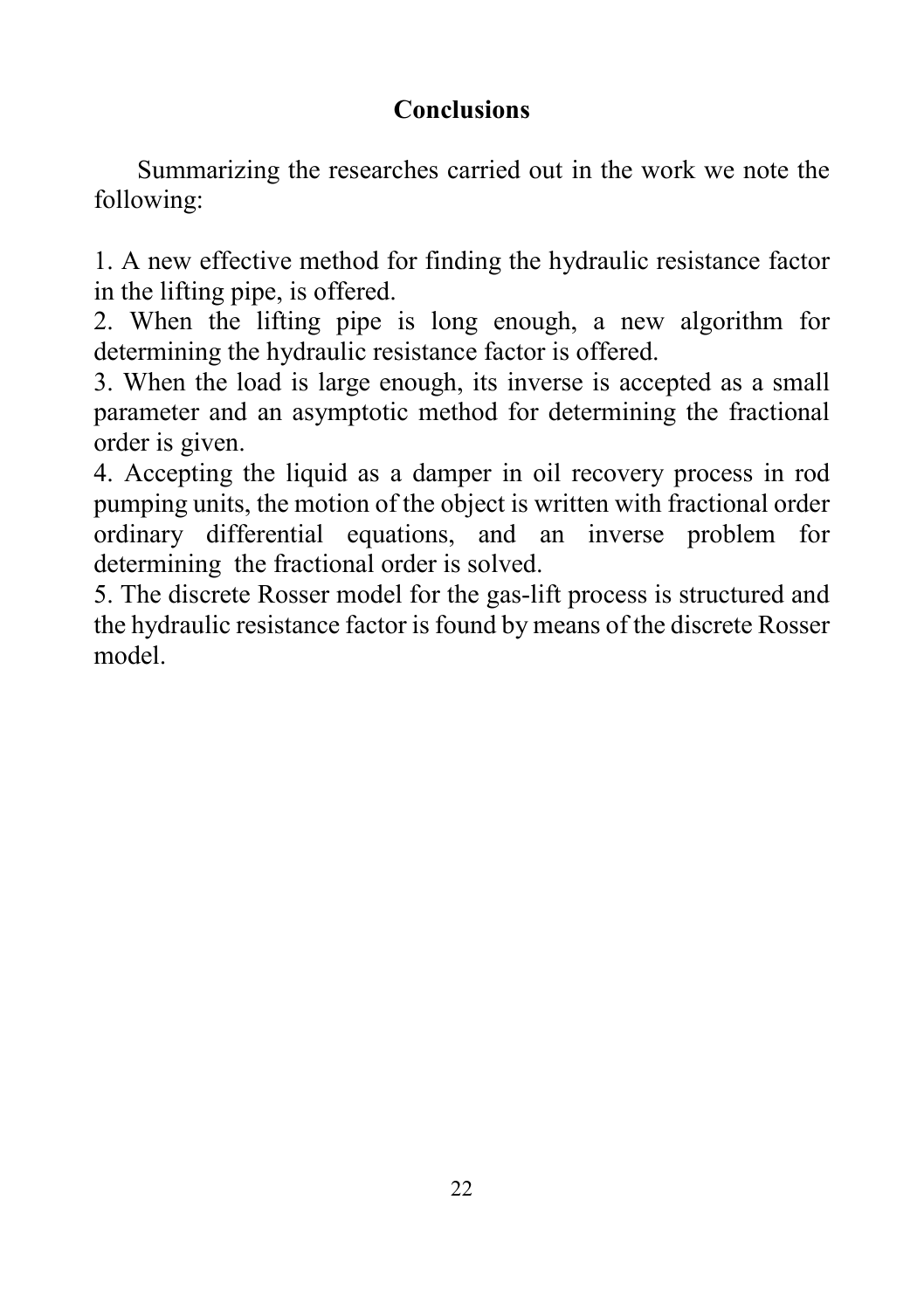## **The basic results of the dissertation work are in the following works:**

1. Алиев, Ф.А. Об одной задаче идентификации по определению параметров динамических систем / Ф.А.Алиев, Н.А.Исмаилов, А.А.Намазов [и др.] // Proceeding of IAM, - Баку: -2014. V.3, №2, - с.139-151.

2. Aliev, F.A., Ismailov, N.A., Gasimov, Y.S., Namazov, A.A., Rajabov, M.F. A method to solving some identification problem// The 5th International Conference on Control and Optimization with Industrial Applications, - Baku: -27 august -29 august, -2015, - p.237-  $\frac{239}{3}$ .

3. Aliev, F.A., Ismailov, N.A., Namazov, A.A. Asymptotic method for finding the coefficient of hydraulic resistance in lifting of fluid on tubing // - Novosibirsk: Journal of Inverse and Ill-posed Problems, - 2015. Volume 23, Issue 5, - p. 511–518.

4. Baigereyev, D. On an Identification Problem on the Determination of the Parameters of the Dynamic System / D.Baigereyev, N.A.Ismailov, A.A.Namazov [et.al.] // Mathematical Problems in Engineering, -2015. V.2015, -8p.

5. Aliev, F.A., Ismailov, N.A., Namazov, A.A. Algorithm for calculating the parameters of formation of gas-liquid mixture in the shoe of gas lift well // -Baku: Applied and Computational Mathematics, - 2016, V.15, № 3, - p.370-376.

6. Алиев, Ф.А. Алгоритм вычисления параметров образования газожидкостной смеси на башмаке газлифтной скважины / Ф.А.Алиев, Н.А.Исмаилов, А.А.Намазов // Proceeding of IAM, - Баку: -2016. V.5, №1, - с.123-132.

7. Алиев, Ф.А. Асимптотический метод решения задачи илентификации лля нелинейных линамических систем Ф.А.Алиев, Н.А.Исмаилов, А.А.Намазов [и др.] // Proceeding of IAM, - Баку: -2016. V.5, №1, - с.84-97.

8. Гаджиева, Н.С. Алгоритм решения задачи идентификации для определения параметров дискретных динамических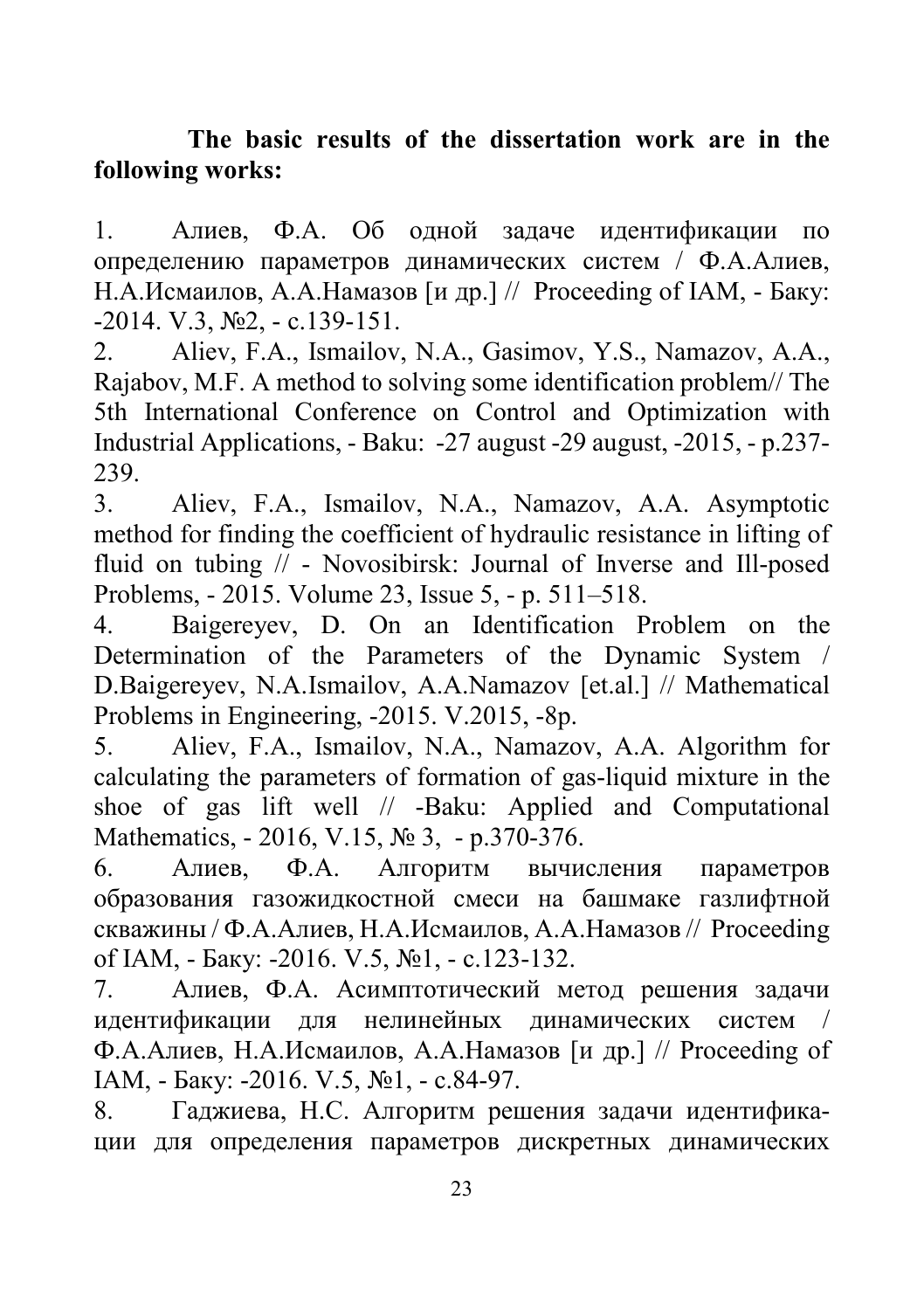систем / Н.С.Гаджиева, А.А.Намазов, И.М.Аскеров, [и др.] // Proceeding of IAM, - Баку: -2016. V.5, №2, - с.235-244.

9. Namazov, A.A. Qazlift prosesində diskret Rosser modeli vasitəsilə hidravlik müqavimət əmsalının təyin olunması // Azərbaycan və Türkiyə Universitetləri: təhsil, elm, texnologiya, I Beynəlxalq elmi-praktiki konfransın materialları, - Bakı, - 18-20 dekabr, 2019, III hissə, s. 39-41.

10. Алиев, Ф.А. Асимптотический метод определения коэффициента гидравлического сопротивления на разных участках трубопровода при добыче нефти / Ф.А.Алиев, Н.А.Исмаилов, А.А.Намазов [и др.] // Proceedings of IAM, - Баку:  $- 2017$ , V.6, No<sub>1</sub>,  $- c$ , 3-15.

11. Aliev, F.A. Asymptotic Method for Solution of Identification Problem of the Nonlinear Dynamic Systems / F.A.Aliev, N.A.Ismailov, A.A.Namazov [et.al.] //-Serbia: Filomat, -2018. Vol.32, N.3, - p.1025-1033

12. [Aliev, F.A.](https://www.webofscience.com/wos/author/record/34944108), [Hajiyeva, N.S.](https://www.webofscience.com/wos/author/record/20233548), Namazov A.A., [Huseynova, NS](https://www.webofscience.com/wos/author/record/10772998)[.](https://www.webofscience.com/wos/woscc/full-record/WOS:000463893800015) [Asymptotical method to solution of identification problem for](https://www.webofscience.com/wos/woscc/full-record/WOS:000463893800015)  [defining the parameters of discrete dynamical system in gas-lift](https://www.webofscience.com/wos/woscc/full-record/WOS:000463893800015)  [process](https://www.webofscience.com/wos/woscc/full-record/WOS:000463893800015) // [6th International Conference on Control and Optimization](https://www.webofscience.com/wos/woscc/general-summary?queryJson=%5B%7B%22rowBoolean%22:null,%22rowField%22:%22CF%22,%22rowText%22:%226th%20International%20Conference%20on%20Control%20and%20Optimization%20with%20Industrial%20Applications%20(COIA)%22%7D%5D)  [with Industrial Applications \(COIA\),](https://www.webofscience.com/wos/woscc/general-summary?queryJson=%5B%7B%22rowBoolean%22:null,%22rowField%22:%22CF%22,%22rowText%22:%226th%20International%20Conference%20on%20Control%20and%20Optimization%20with%20Industrial%20Applications%20(COIA)%22%7D%5D) - Baku: -11 july – 13 july, -2018, VOL I , - p.55-57.

13. Aliev, F.A. [Identification Problem for Determining the](https://link.springer.com/article/10.1007/s10778-019-00940-8)  [Parameters of a Discrete Dynamic System](https://link.springer.com/article/10.1007/s10778-019-00940-8)/ F.A.Aliev, N.S.Hajieva, A.A.Namazov [et.al.] // International Applied Mechanics, -Kiev: - 2019. V.55, №1, - p.110-116

14. Алиев, Ф.А., Муталлимов, М.М., Намазов, А.А. [Метод](http://static.bsu.az/w24/PIAM%20V8%20N1%202019/1Atif%20piam.pdf)  [идентификации для определения порядка дробной производной](http://static.bsu.az/w24/PIAM%20V8%20N1%202019/1Atif%20piam.pdf)  [колебательной системы](http://static.bsu.az/w24/PIAM%20V8%20N1%202019/1Atif%20piam.pdf) // - Баку: Proceedings of IAM, -2019. V.8,  $N<sub>21</sub> - c.3-13.$ 

15. Намазов, А.А. Вычислительный алгоритм определения порядка дробных производных колебательных систем // - Баку: Proceedings of IAM, -2019. V.8, №2, - с.202-210.

16. Намазов, А.А. [Определение коэффициента гидравли](http://www.iamj.az/Files/Contents%20V.8,%20N.1,%202019/10A.A.%20Namazov%20(1).pdf)[ческого сопротивления с помощью модели россера при](http://www.iamj.az/Files/Contents%20V.8,%20N.1,%202019/10A.A.%20Namazov%20(1).pdf)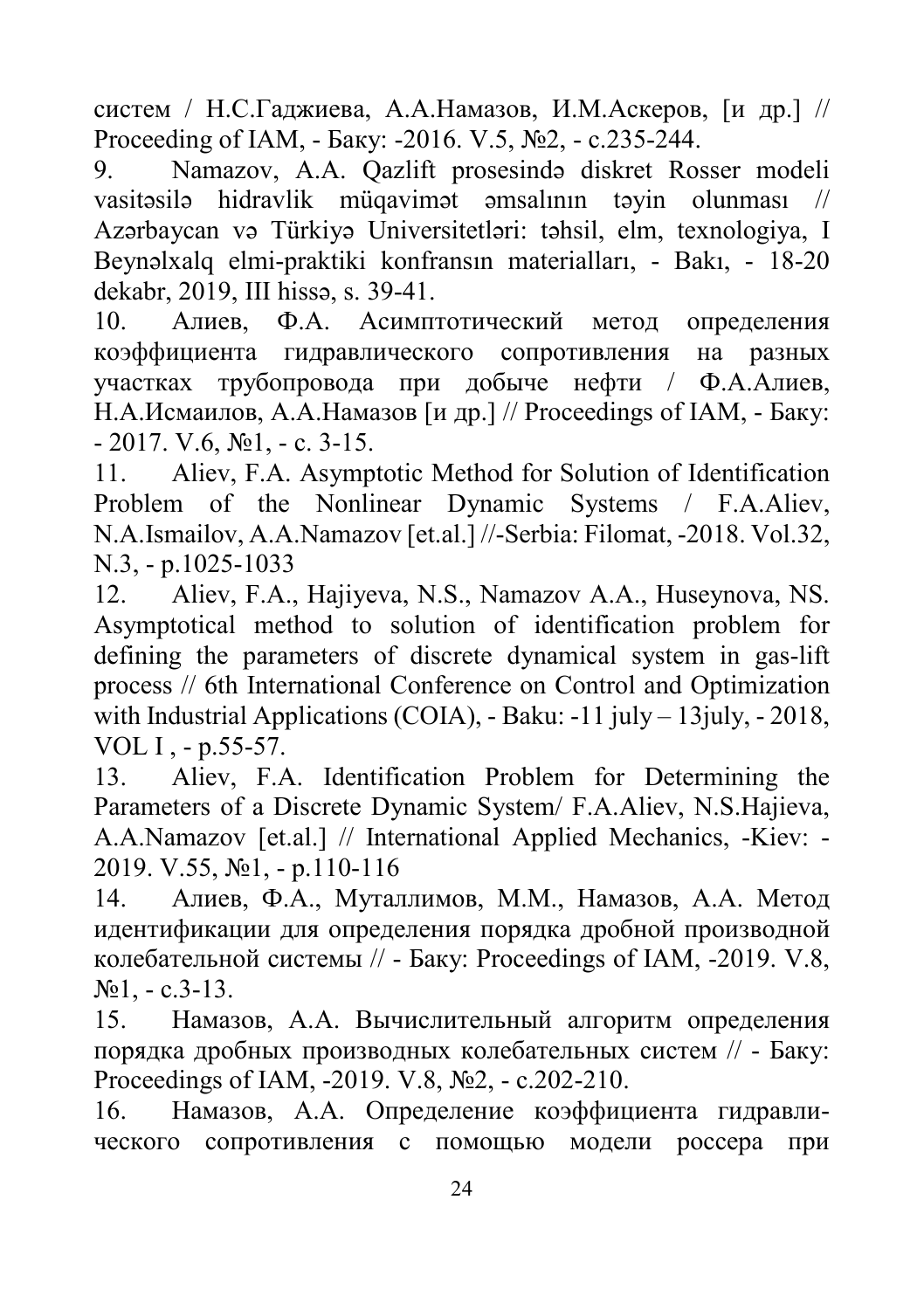[газлифтном процессе](http://www.iamj.az/Files/Contents%20V.8,%20N.1,%202019/10A.A.%20Namazov%20(1).pdf) // - Баку: Proceedings of IAM, -2019. V.8, №1,  $-c.99-105$ .

17. Aliev, F.A. Algoritm for Solving the İdentification Problem for Determining the Fractional-Order Derevative of an Osccilatory System / F.A.Aliev, N.A.Aliev, Mutallimov M.M. [et.al.] // Applied and Computational Mathematics, -Baku: -2020. v.19, №3, -p.415-422. 18. Aliev, F.A., Hajiyeva, N.S., Namazov, A.A., Safarova, N.A. Asymptotical method to solution the identification problem for determining the parameters of discrete dynamical systems // The 7th International Conference on Control and Optimization with Industrial Applications, - Baku: -26 august -28 august, -2020, - p.92-94.

19. [Namazov, A.A.](https://www.webofscience.com/wos/author/record/8516864), [Hajiyeva, N.S.](https://www.webofscience.com/wos/author/record/20233548), [Ismailov, N.A.](https://www.webofscience.com/wos/author/record/3591329) [Determina](https://www.webofscience.com/wos/woscc/full-record/WOS:000606324300092)[tion of the coefficient of hydraulic resistance by roesser model in](https://www.webofscience.com/wos/woscc/full-record/WOS:000606324300092)  [discrete dynamical systems](https://www.webofscience.com/wos/woscc/full-record/WOS:000606324300092) // [7th International Conference on Control](https://www.webofscience.com/wos/woscc/general-summary?queryJson=%5B%7B%22rowBoolean%22:null,%22rowField%22:%22CF%22,%22rowText%22:%227th%20International%20Conference%20on%20Control%20and%20Optimization%20with%20Industrial%20Applications%20(COIA)%22%7D%5D)  [and Optimization with Industrial Applications \(COIA\),](https://www.webofscience.com/wos/woscc/general-summary?queryJson=%5B%7B%22rowBoolean%22:null,%22rowField%22:%22CF%22,%22rowText%22:%227th%20International%20Conference%20on%20Control%20and%20Optimization%20with%20Industrial%20Applications%20(COIA)%22%7D%5D) -Baku -26 august-28 august - 2020, v. II , - p.287-289.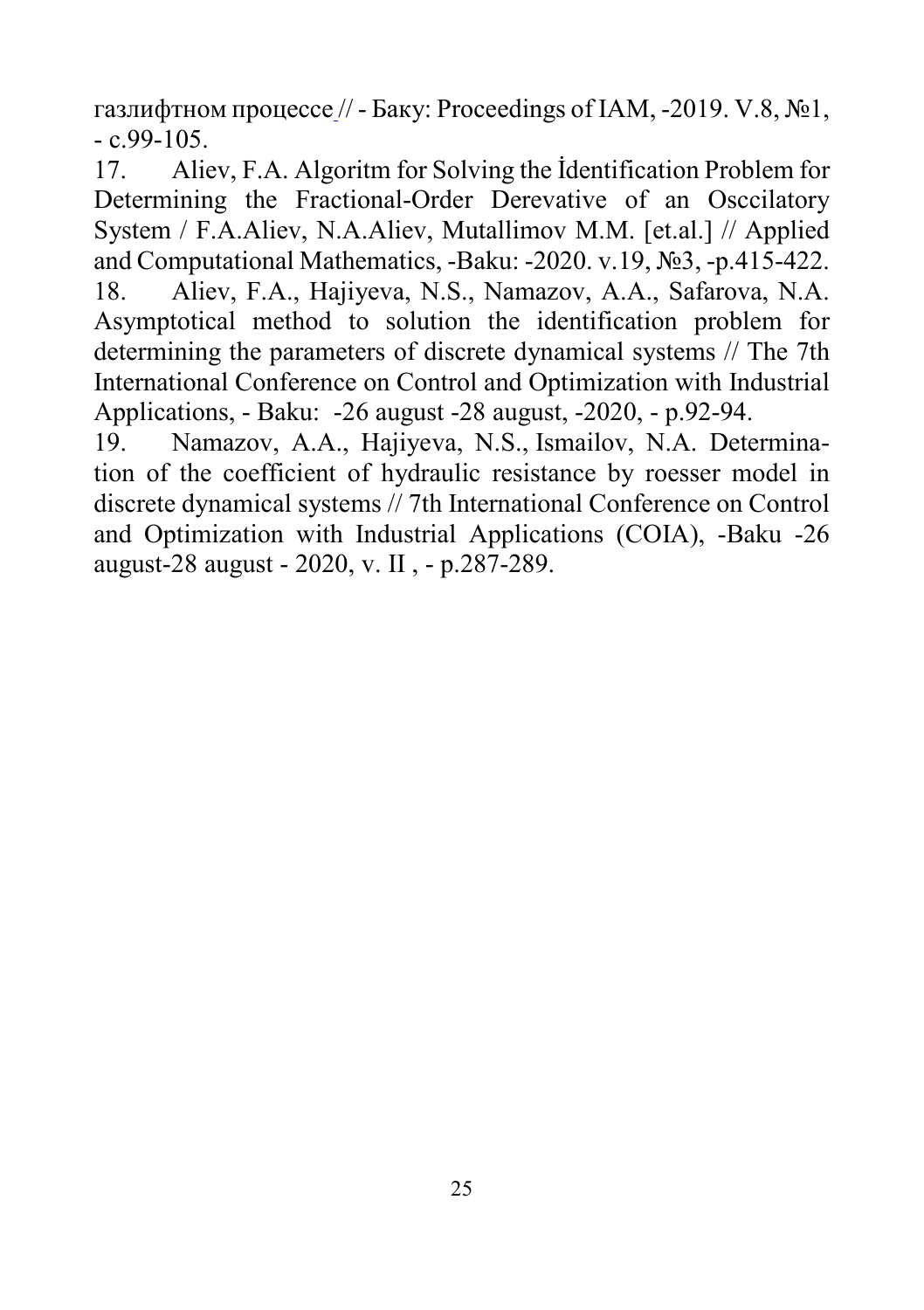The defense will be held on **30 June 2022** at **1400** at the meeting of the Dissertation council ED 1.04 of Supreme Attestation Commission under the President of the Republic of Azerbaijan operating at the Institute of Mathematics and Mechanics of National Academy of Sciences of Azerbaijan.

Address: AZ 1141, Baku, B.Vahabzadeh, 9.

Dissertation is accessible at the Institute of Mathematics and Mechanics of National Academy of Sciences of Azerbaijan Library

Electronic versions of dissertation and its abstract are available on the official website of the Institute of Mathematics and Mechanics of National Academy of Sciences of Azerbaijan.

Abstract was sent to the required addresses on **27 May 2022.**